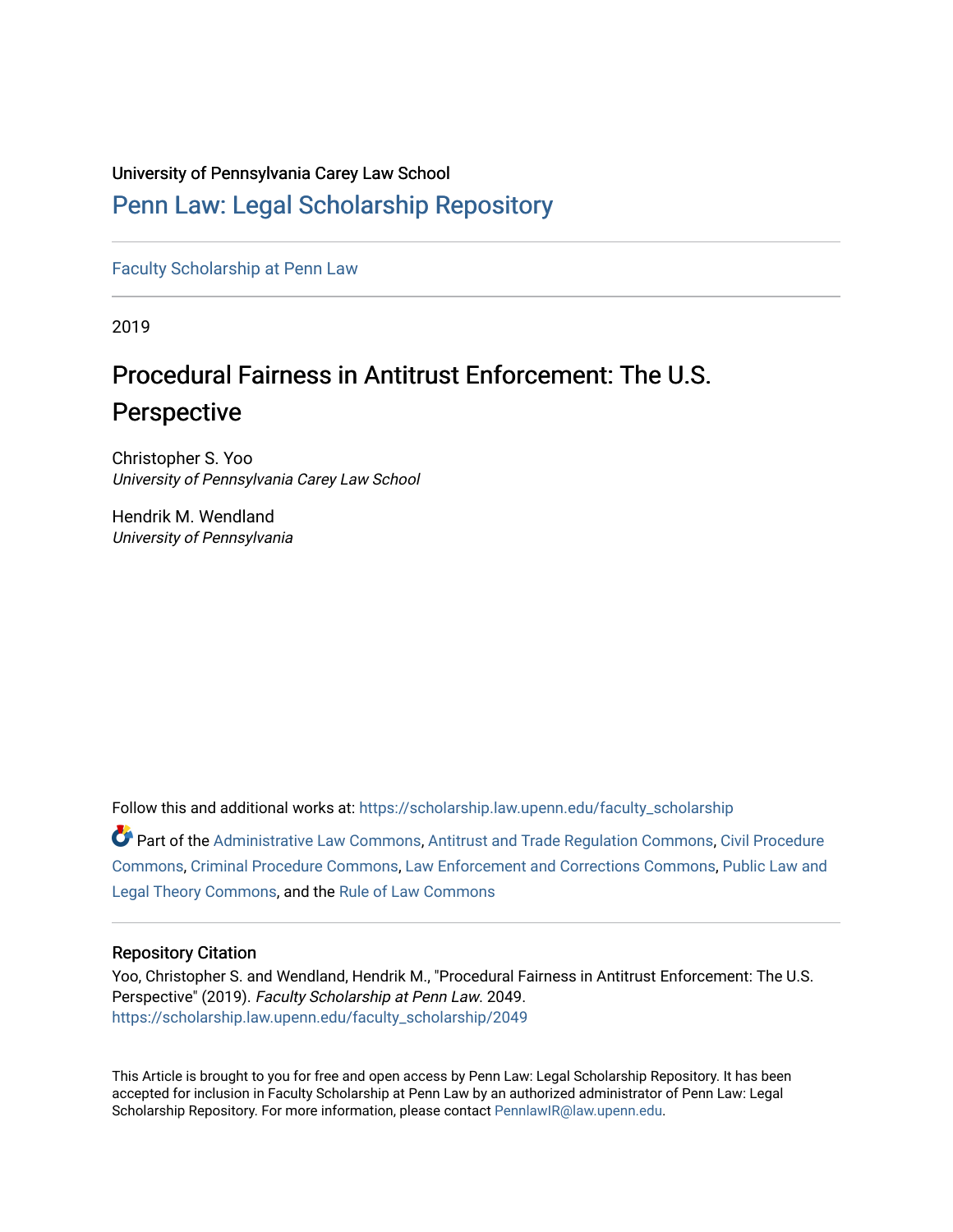# **Procedural Fairness in Antitrust Enforcement: The U.S. Perspective**

Christopher S. Yoo<sup>†</sup> and Hendrik M. Wendland<sup>‡</sup>

| $\mathbf{I}$ . |             |                                                                        |  |
|----------------|-------------|------------------------------------------------------------------------|--|
| II.            |             |                                                                        |  |
| III.           |             |                                                                        |  |
|                |             |                                                                        |  |
|                | B.          | Notice of Legal Basis and Evidence Underlying the Alleged Violation  8 |  |
|                | $C_{\cdot}$ |                                                                        |  |
|                | D.          |                                                                        |  |
| IV.            |             |                                                                        |  |

## **I. Introduction**

 The rule of law is one of the founding principles of the United States of America and has shaped U.S. legal thinking and practice in many areas. The basic idea is simple: the people and their actions are not governed and regulated by arbitrary decisionmakers, but by a set of rules that serves as a check against potential abuses of power.

 Due process and fairness in enforcement procedures represent a critical aspect of the rule of law. Allowing greater participation by the parties and making enforcement procedures more transparent serve several functions, including better decisionmaking, greater respect for government, stronger economic growth, promotion of investment, limits on corruption and politically motivated actions, regulation of bureaucratic ambition, and greater control of agency staff whose incentives may not align with agency leadership or who may be using an enforcement matter to advance their careers. That is why international legal organizations such

<sup>†</sup> John H. Chestnut Professor of Law, Communication, and Computer & Information Science and Founding Director of the Center for Technology, Innovation and Competition, University of Pennsylvania.

<sup>‡</sup> Research Fellow at the Center for Technology, Innovation and Competition, University of Pennsylvania.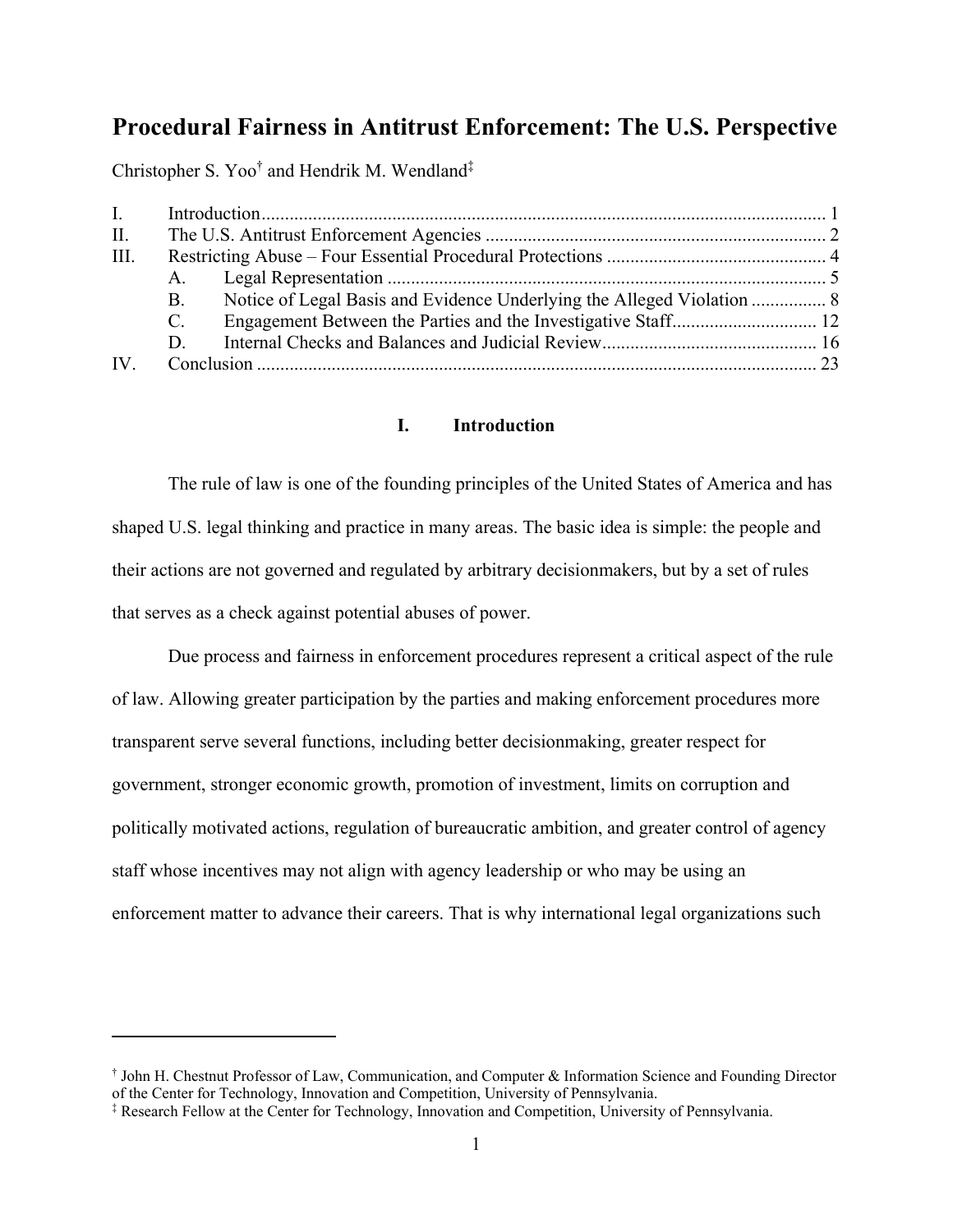as the International Competition Network  $(ICN)$ ,<sup>1</sup> the Organization for Economic Cooperation and Development (OECD), $^2$  the Association of Southeast Asian Nations (ASEAN), $^3$  the International Chamber of Commerce  $(ICC)$ ,<sup>4</sup> and the American Bar Association  $(ABA)^5$  have all offered frameworks that promote greater fairness and transparency in antitrust enforcement.

 Due process and fairness are particularly important in antitrust enforcement. Because the U.S. was the first country to enact an antitrust law, it has enjoyed the greatest opportunity to develop its enforcement practices. As such, after first introducing the key antitrust enforcement institutions, this chapter will explore the manner in which the U.S. implements four key procedural protections to provide insights into ways to improve U.S. law.

# **II. The U.S. Antitrust Enforcement Agencies**

In the U.S., the federal antitrust laws (primarily the Sherman Antitrust Act,<sup>6</sup> the Federal Trade Commission Act,<sup>7</sup> and the Clayton Antitrust Act<sup>8</sup>) are enforced by the Antitrust Division of the Department of Justice (DOJ) and the Federal Trade Commission (FTC). Both agencies share jurisdiction over civil enforcement, including merger review, which is allocated by

RegionalGudelinesonCompetitionPolicy.pdf.

4 ICC COMM'N ON COMPETITION, INT'L CHAMBER OF COMMERCE, RECOMMENDED FRAMEWORK FOR INTERNATIONAL BEST PRACTICES IN COMPETITION LAW ENFORCEMENT PROCEEDINGS (2010), https://cdn.iccwbo.org/content/uploads/sites/3/2017/06/ICC-International-Due-process-08-03-10.pdf.

<sup>&</sup>lt;sup>1</sup> INT'L COMPETITION NETWORK, ICN GUIDANCE ON INVESTIGATIVE PROCESS (2014),

http://www.internationalcompetitionnetwork.org/uploads/library/doc1028.pdf.

<sup>&</sup>lt;sup>2</sup> Org. for Econ. Cooperation & Dev. Competition Committee, Policy Roundtable on Procedural FAIRNESS: TRANSPARENCY ISSUES IN CIVIL AND ADMINISTRATIVE ENFORCEMENT PROCEEDINGS (2011), https://www.oecd.org/daf/competition/48825133.pdf.

<sup>&</sup>lt;sup>3</sup> Ass'n of Southeast Asian Nations, ASEAN Regional Guidelines on Competition Policy (2010), https://www.icao.int/sustainability/Compendium/Documents/ASEAN/ASEAN-

 $^5$  AM. BAR ASS'N, BEST PRACTICES FOR ANTITRUST PROCEDURE: THE SECTION OF ANTITRUST LAW OFFERS ITS MODEL (2015),

https://www.americanbar.org/content/dam/aba/directories/antitrust/dec15\_lipsky\_tritell\_12\_11f.authcheckdam.pdf.  $6$  15 U.S.C.  $88$  1-7 (2012).

 $7$  15 U.S.C. §§ 41-58.

<sup>8</sup> 15 U.S.C. §§ 12-27, 29, 52-53.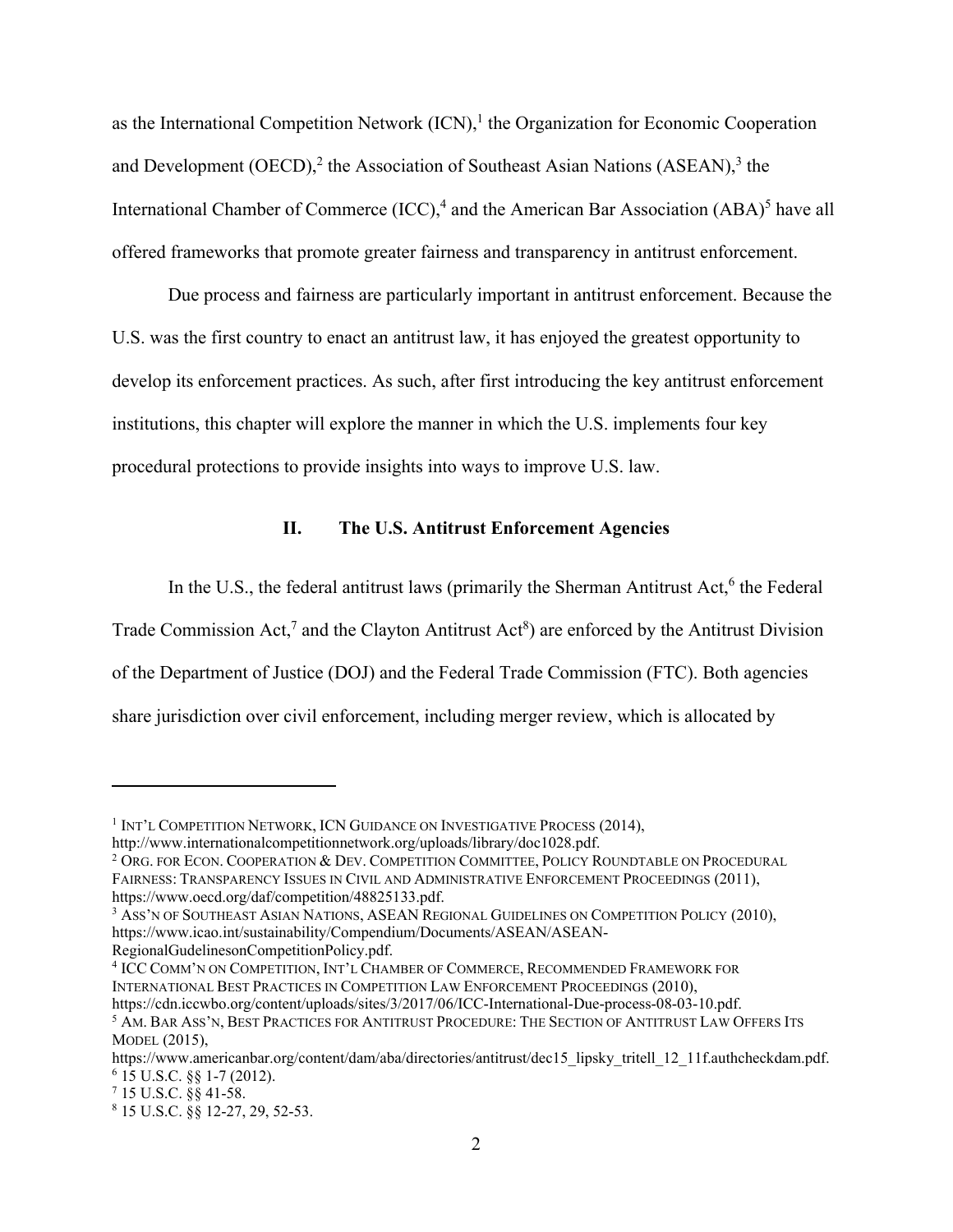industry between the two agencies. The DOJ, however, has exclusive jurisdiction over criminal enforcement.

 The DOJ is the federal executive department primarily responsible for the enforcement of the law and administration of justice in the U.S. The Antitrust Division is one of the DOJ's six primary litigating divisions. It is headed by an Assistant Attorney General and supported by six Deputy Assistant Attorneys General, four Directors of Enforcement (collectively called the Front Office), and an Office of Operations. Most of the civil investigations and litigation proceedings are carried out by six Washington, D.C.-based, industry-specific, litigation sections, while criminal investigations are conducted either by field offices in Chicago, New York, and San Francisco, or one of the two D.C.-based criminal sections. The sections are each supported by an Economic Analysis Group (EAG) staffed with expert economists. In both criminal and civil matters, the DOJ can only proceed as a litigant in court.<sup>9</sup>

 The FTC is an independent agency headed by five Commissioners, nominated by the President and confirmed by the Senate, each serving seven-year terms, and supported by three primary bureaus. The Bureau of Competition is primarily responsible for the agency's enforcement of antitrust law. The Bureau of Competition is led by a Director and divided into six D.C.-based sections and three regional offices. The FTC can pursue actions either in court or through administrative adjudication, although administrative enforcement is rare.

 Both the FTC and the DOJ have access to extensive tools when investigating potential antitrust violations. Initial investigations rely primarily on voluntary procedures, such as requests for access letters, questionnaires, formal surveys, and interviews.10 Additionally, the FTC and

 $9$  15 U.S.C. § 4.

<sup>10</sup> FED. TRADE COMM'N, OPERATING MANUAL §§ 3.2.3.2, 3.3.6.7.5.1, at 10, 26 (Release 89-1, 1989), *available at* https://www.ftc.gov/about-ftc/foia/foia-resources/ftc-administrative-staff-manuals [hereinafter FTC OPERATING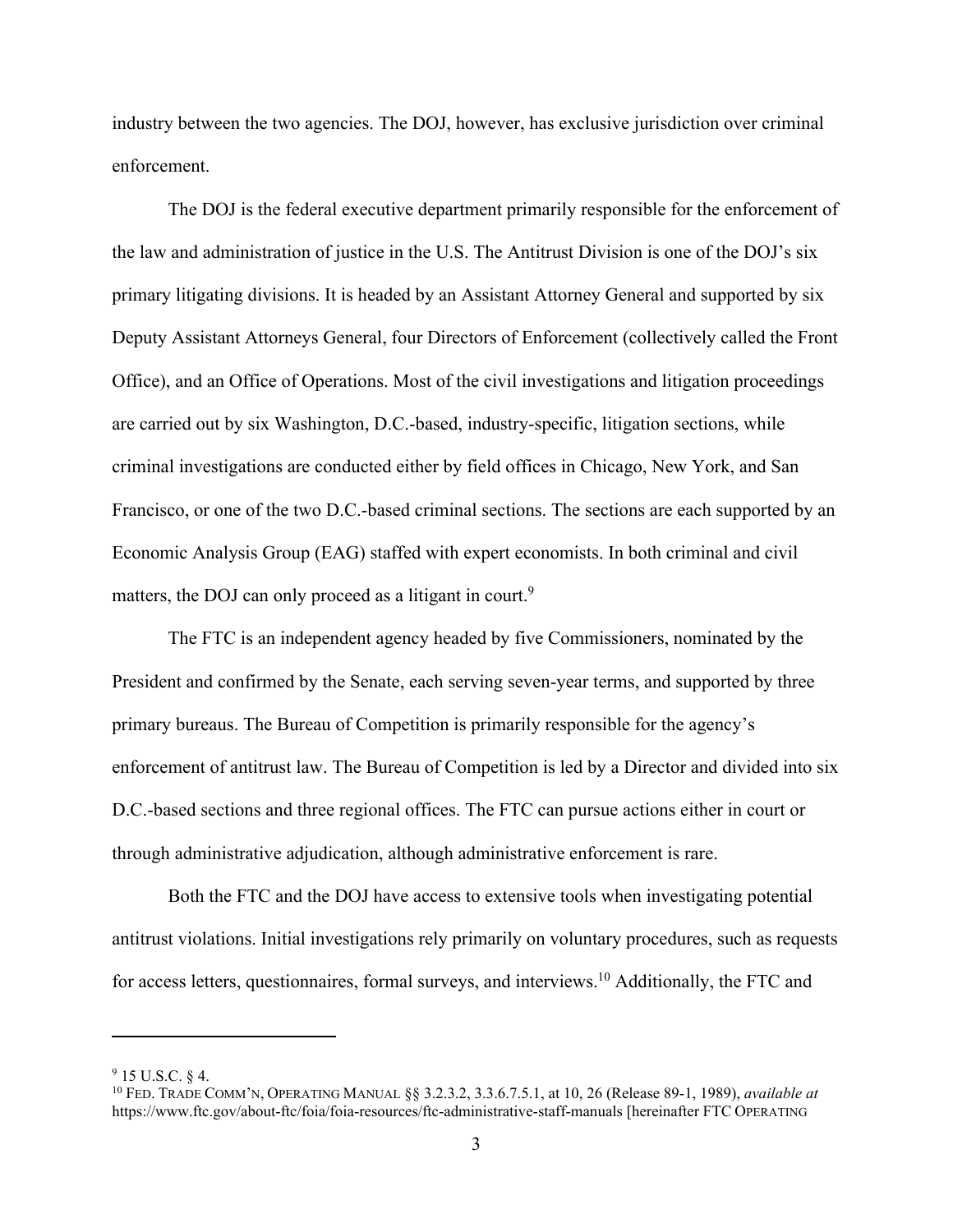DOJ use civil investigative demands (CIDs) when appropriate during initial investigations to preserve confidentiality or to gather information critical to a quick and efficient resolution of the investigation.<sup>11</sup> In later stages of investigations, both agencies may resort to compulsory procedures. In civil cases, the tool of choice for the DOJ is the CID, which can be used to compel the production of documents, answers to written interrogatories, and testimony.<sup>12</sup> The FTC may also employ CIDs, but prefers the use of subpoenas for competition cases, as well as other compulsory techniques, including hearings, access orders, and orders to file special reports.<sup>13</sup> The parties under investigation have a duty to cooperate with the investigation and are prohibited from supplying false or misleading information.<sup>14</sup> In criminal cases, compulsory process takes the form of grand jury subpoenas.15 Searches of the premises of suspected companies or individuals may substitute for subpoenas *duces tecum* in order to reduce the risk of the company destroying or concealing documents relevant to the investigation.<sup>16</sup>

# **III. Restricting Abuse – Four Essential Procedural Protections Under U.S. Law**

 While the investigatory powers of the agencies are substantial, due process plays an important part in any investigation or litigation. In all cases, the U.S. Constitution guarantees it.<sup>17</sup> In court proceedings brought by agencies, the rules of procedure apply. In administrative enforcement, the Administrative Procedure Act (APA) and agency rules govern. Although the

MANUAL]; U.S. DEP'T OF JUSTICE, ANTITRUST DIVISION MANUAL III-27 (5th ed., 2017), *available at*

<sup>&</sup>lt;sup>11</sup> *Id.* at III-38.<br><sup>12</sup> 15 U.S.C. § 1312(a) (2012); ANTITRUST DIV. MANUAL, *supra* note 10, at III-45, III-47.<br><sup>13</sup> FTC OPERATING MANUAL, *supra* note 10, § 3.3.6.7, at 24, § 3.3.6.7.5.3, at 27.<br><sup>14</sup> 18 U.S.C. § 1512(c

process of law." U.S. CONST. amend. V.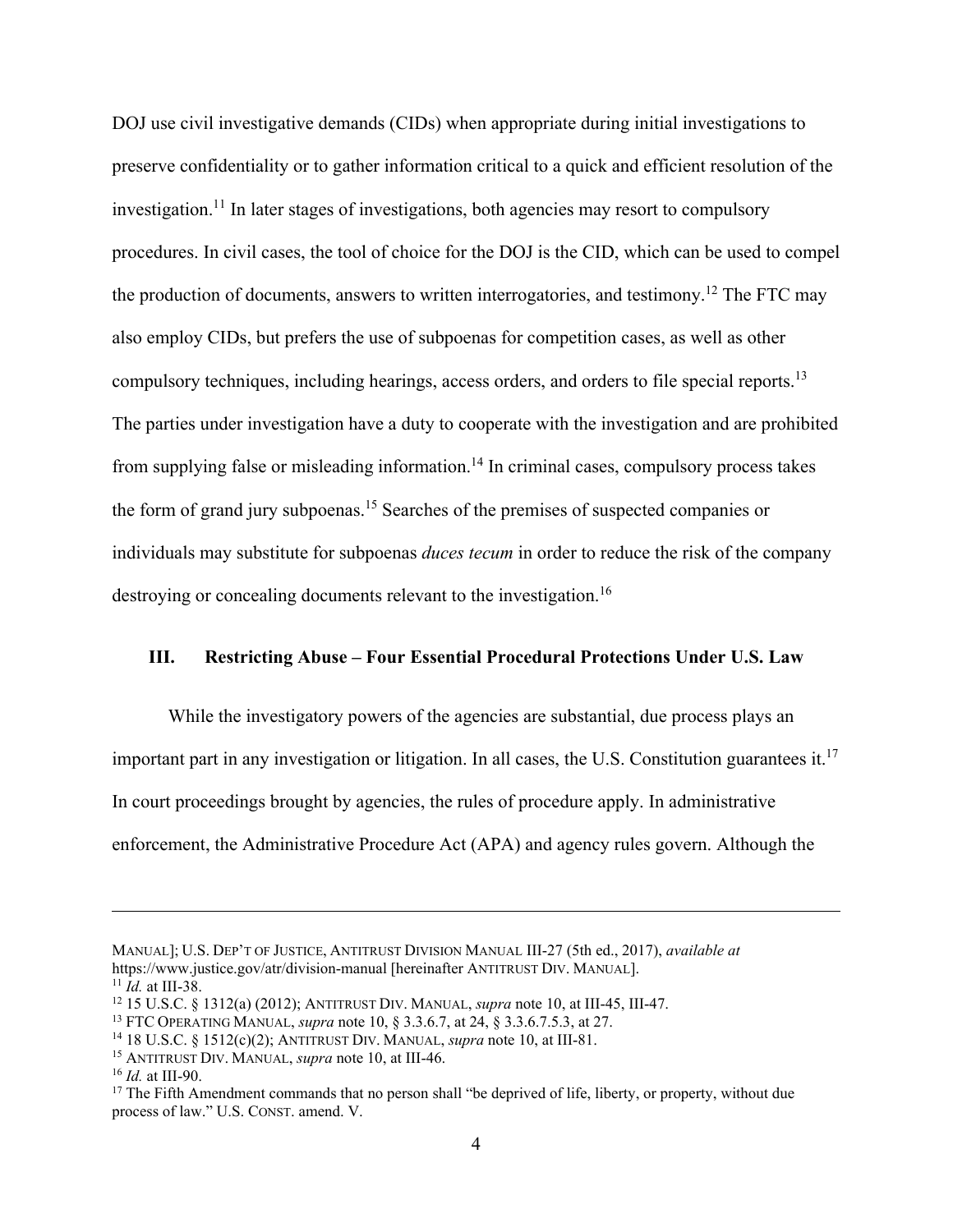general principles of due process are applied consistently, the details can differ according to the nature of the procedure in question.

 Procedures at the FTC and the DOJ differ, and thus will be described separately. Both the FTC and DOJ have published detailed guidance documents that describe their internal practices. The relevant FTC administrative staff manual is its *Operating Manual*. 18 The DOJ describes its practices in its *Antitrust Division Manual*. 19 These documents do not bind the agency or create any enforceable rights, benefits, or defenses—substantive or procedural—although the procedural rights that they contain are enforceable to the extent that they describe the constitutional and statutory obligations of the agency.

#### **A. Legal Representation**

 The right to legal representation for the parties under investigation is an essential part of due process and procedural rights. Both the FTC's and DOJ's law and practice recognize a general right of the parties to be represented by counsel. However, both enforcement agencies limit the right to counsel in certain investigations.

# *1. FTC*

 The FTC's *Operating Manual* states that staff will ordinarily contact parties during the course of the investigation to advise them of the general nature of the inquiry, including the statutes and the alleged violations involved, and to request information. If the proposed

<sup>18</sup> FTC OPERATING MANUAL, *supra* note 10. The FTC website notes that the *Operating Manual* "is currently under review" and that "[m]any parts of the Operating Manual are outdated and no longer accurately reflect Commission practice." Fed. Trade Comm'n, FTC Administrative Staff Manuals, https://www.ftc.gov/about-ftc/foia/foiaresources/ftc-administrative-staff-manuals (last visited Feb. 10, 2018). 19 ANTITRUST DIV. MANUAL, *supra* note 10.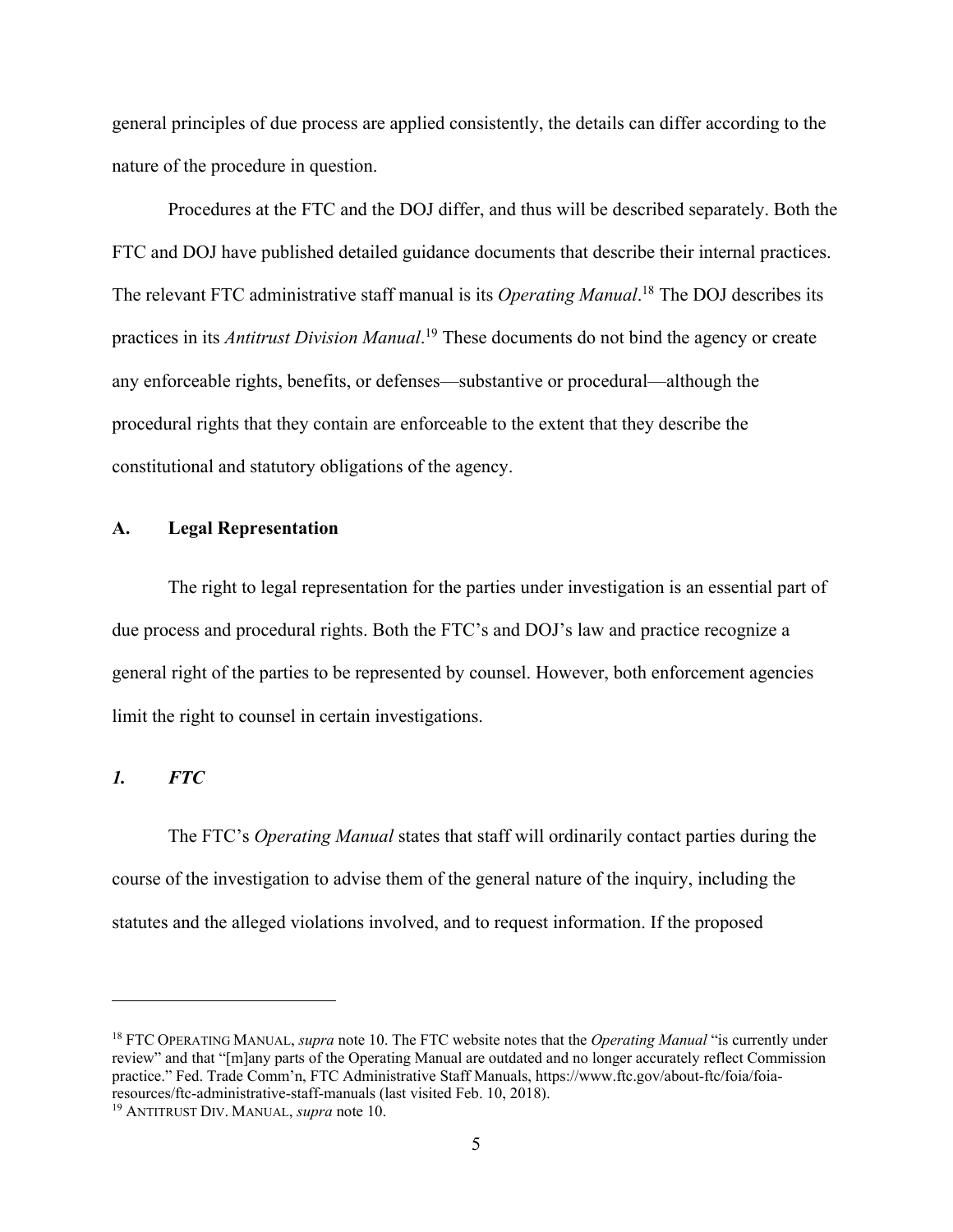respondent is represented by counsel, any requests for information, documents, access, or interviews should be made through counsel.20

 Any witnesses compelled to appear in person during the pre-complaint phases of an investigation have the right to be accompanied, represented, and advised by counsel.<sup>21</sup> The regulations prohibit counsel from conferring with witnesses when a question is pending or instructing them not to answer a question unless necessary to preserve protected status.<sup>22</sup> Counsel also has the right to be present at investigational hearings.<sup>23</sup> Witnesses may be represented by counsel distinct from the counsel for the respondent under investigation. Thus, the *Operating Manual* advises FTC staff to contact counsel for the respondent corporation prior to contacting employees.<sup>24</sup> In addition, certain state ethical rules give counsel for the corporation the right to be present during an interview with one of its employees.<sup>25</sup>

 Once the FTC initiates a formal administrative proceeding or a civil action in court, the right to counsel is guaranteed by statute.<sup>26</sup> Representation by counsel is presumed in all stages of the proceedings, including the prehearing procedures,<sup>27</sup> filing of motions,<sup>28</sup> requests for witness testimony,<sup>29</sup> and appeals of the initial decision of the hearing officer to the FTC.<sup>30</sup> In

 $26$  5 U.S.C. § 555(b).

<sup>20</sup> FTC OPERATING MANUAL, *supra* note 10, § 3.3.6.3, at 19. 21 5 U.S.C. § 555(b) (2012); 16 C.F.R. § 2.9(b) (2018).

 $22$  16 C.F.R. § 2.9(b)(1)-(2).

<sup>&</sup>lt;sup>23</sup> 16 C.F.R. § 2.7(f)(3).<br><sup>24</sup> FTC OPERATING MANUAL, *supra* note 10, § 3.3.6.3, at 19.

<sup>&</sup>lt;sup>25</sup> E.g., CAL. RULES OF PROF'L CONDUCT Rule 2-100 (2017), *available at* 

http://www.calbar.ca.gov/Portals/0/documents/ethics/2d\_RRC/California-Rules-Professional-Conduct.pdf; *see also* 28 U.S.C. § 530B(a) (requiring that government attorneys comply with the rules of state in which they are engaging in their duties).

 $27$  16 C.F.R. § 3.21(a) (2018).

 $28$  16 C.F.R. § 3.22(c).

 $29$  16 C.F.R. § 3.39(b).

 $30 \text{ 16 C.F.R. }$  § 3.52(g).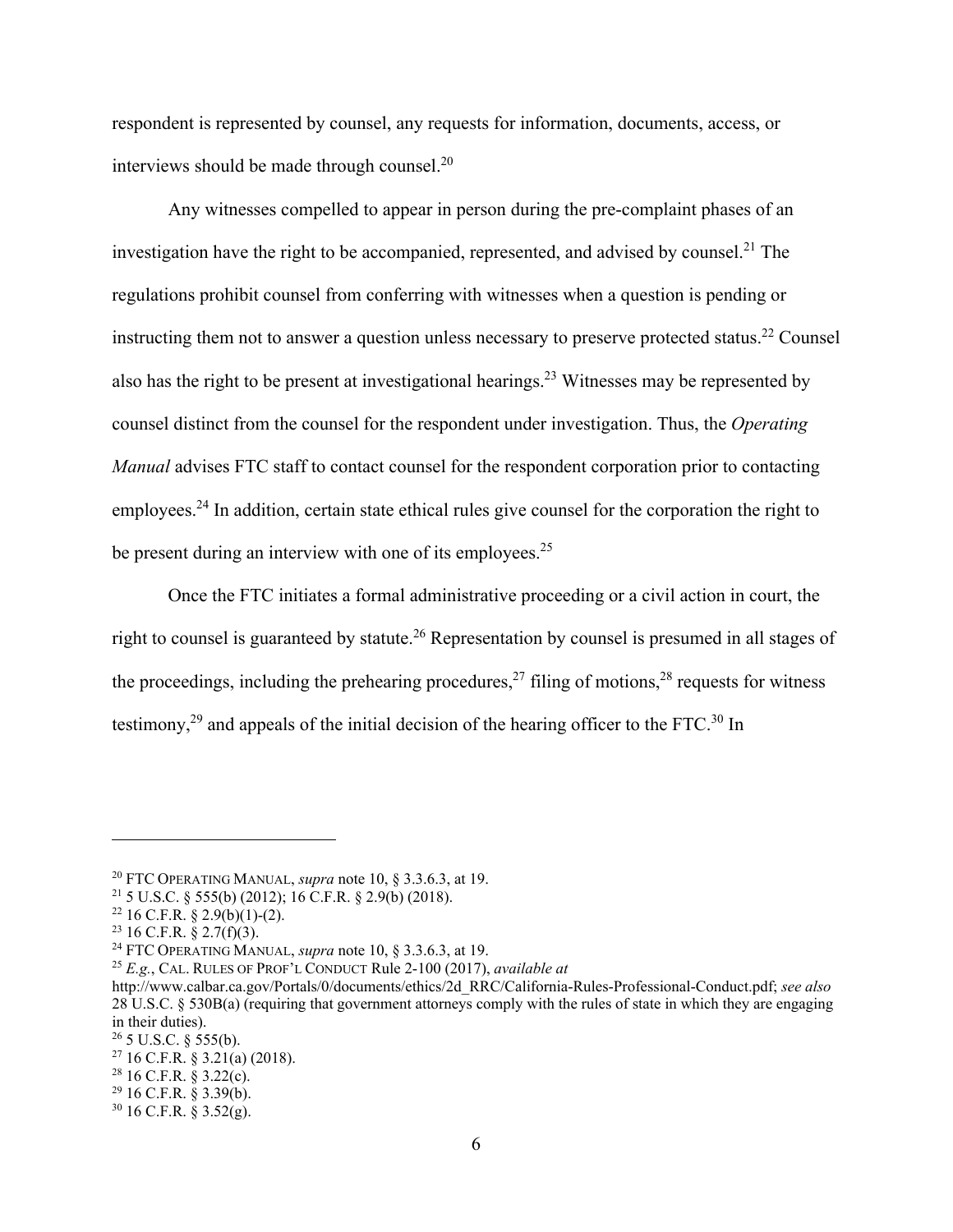administrative adjudications, anyone admitted to the bar of a U.S. state or a Member State of the European Union may serve as counsel.<sup>31</sup>

 If the FTC decides to pursue its claim in civil court through an injunction, the right to be represented by counsel is guaranteed by statute, just as in any judicial proceeding.<sup>32</sup> In judicial enforcement actions, counsel must be admitted to practice in the relevant jurisdiction. State rules usually restrict practice in front of U.S. District Courts to attorneys who are members of the bar of a U.S. state.

# *2. DOJ*

 The rights of the parties in DOJ proceedings are similar, but not identical, to those that apply in the FTC proceedings. During the preliminary investigation stage, staff relies primarily upon voluntary requests for information.<sup>33</sup> If compulsory process is necessary, a CID deponent may be accompanied, represented, and advised by counsel in confidence at the deposition.<sup>34</sup> In the case of CIDs for documentary material, staff invites counsel for the respondent to discuss ways to resolve any avoidable problems, provide an oral summary of relevant personnel and company records, and to discuss a reasonable response time.<sup>35</sup>

 In criminal investigations, grand jury proceedings are confidential, and the person suspected of having committed the crime is not entitled to be present or to have an attorney present.36 With respect to search warrants, enforcement officials need not wait until counsel is

 $31$  16 C.F.R. § 4.1(a).

 $32$  28 U.S.C.  $\check{\S}$  1654 (2012).

<sup>&</sup>lt;sup>33</sup> ANTITRUST DIV. MANUAL, *supra* note 10, at III-27.<br><sup>34</sup> 15 U.S.C. § 1312(i)(7)(A).<br><sup>35</sup> ANTITRUST DIV. MANUAL, *supra* note 10, at III-51.

<sup>&</sup>lt;sup>36</sup> Douglas Oil Co. of Cal. v. Petrol Stops Northwest, 441 U.S. 211 (1979).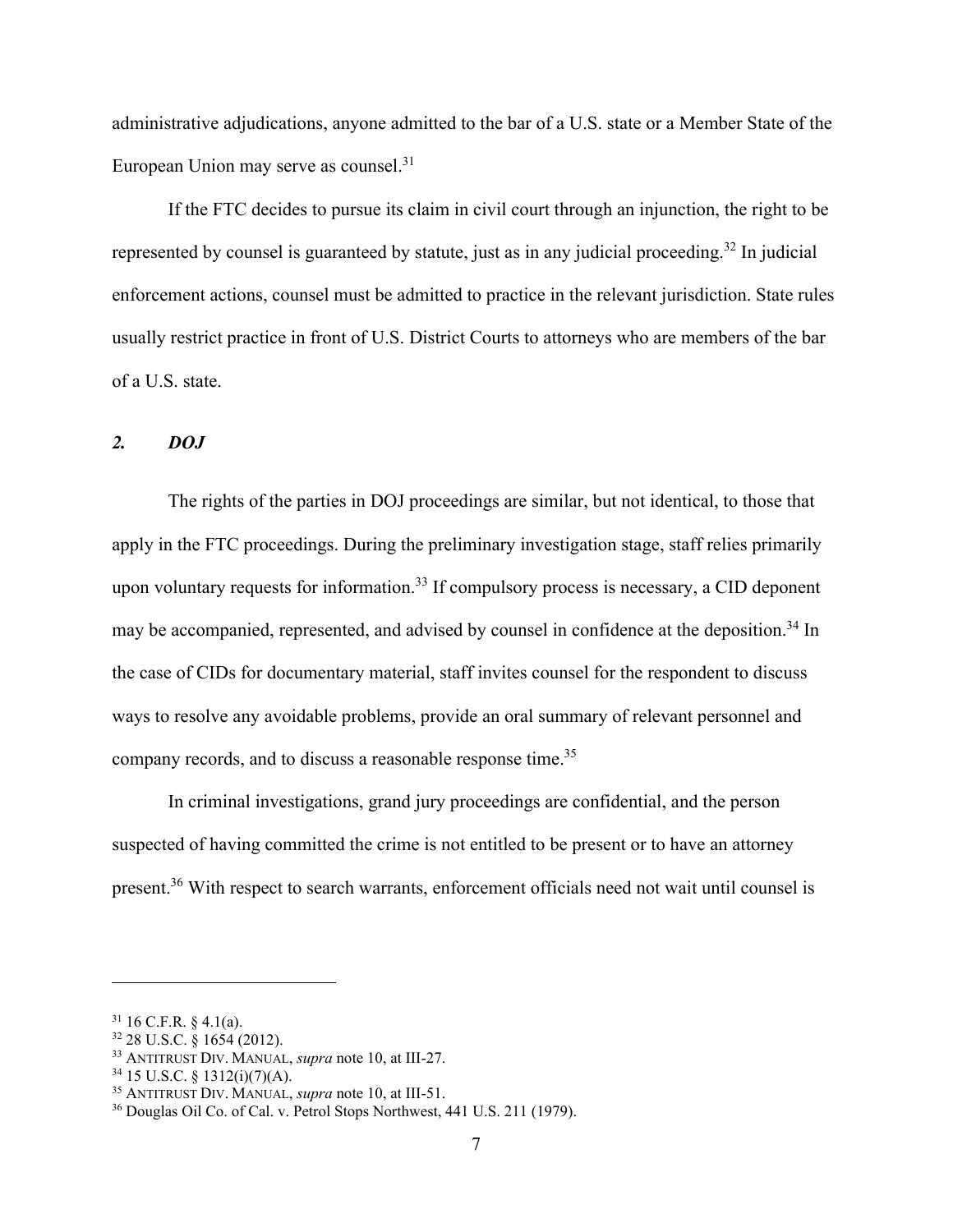present before executing the search,  $37$  although any counsel present are typically permitted to observe and often coordinate responses, as long as they do not interfere with the search.<sup>38</sup>

 After the investigation, the DOJ can enforce the antitrust laws in civil or criminal actions in a U.S. District Court. Both the U.S. Constitution and the applicable statutes recognize defendants' right to counsel during these judicial proceedings.<sup>39</sup> Representation in U.S. District Court is limited to counsel admitted to the bar of some U.S. jurisdiction.<sup>40</sup> Counsel may participate in settlement negotiations and may review consent decrees, but are not permitted to review Competitive Impact Statements (CIS).<sup>41</sup>

# **B. Notice of Legal Basis and Evidence Underlying the Alleged Violation**

 Preparation of a meaningful defense against any allegation requires that agency inform the respondent of the legal and factual bases of the investigation and disclose the evidence on which it is relying. Such notice is a necessary prerequisite for the respondent to be able to prepare its arguments and gather evidence to rebut the agency's assertions.

# *1. FTC*

 FTC staff will ordinarily contact proposed respondents during the course of an investigation to advise them of the general nature of the inquiry, including the statutes and the

<sup>&</sup>lt;sup>37</sup> United States v. Cates, 663 F.2d 947, 948 (9th Cir. 1981) (holding that the right to counsel does not attach upon issuance of a search warrant); People v. Ferringer, 507 N.Y.S.2d 938 (App. Div. 1988) (same).

<sup>38</sup> TEFFT W. SMITH & JOHN F. HARTMANN, A HOW-TO GUIDE FOR AN EFFECTIVE FBI SEARCH WARRANT RESPONSE PROGRAM 5, 6, 7, 8 (1998), *available at*

<sup>&</sup>lt;sup>39</sup> U.S. CONST. amend. VI; 28 U.S.C. § 1654 (2012).<br><sup>40</sup> U.S. DIST. CT. FOR THE DIST. OF MD., SURVEY OF ADMISSIONS RULES IN U.S. DISTRICT COURTS (2015),

http://www.msba.org/uploadedFiles/MSBA/Member\_Groups/Sections/Litigation/USDCTMDSurvey0115.pdf. 41 ANTITRUST DIV. MANUAL, *supra* note 10, at IV-51.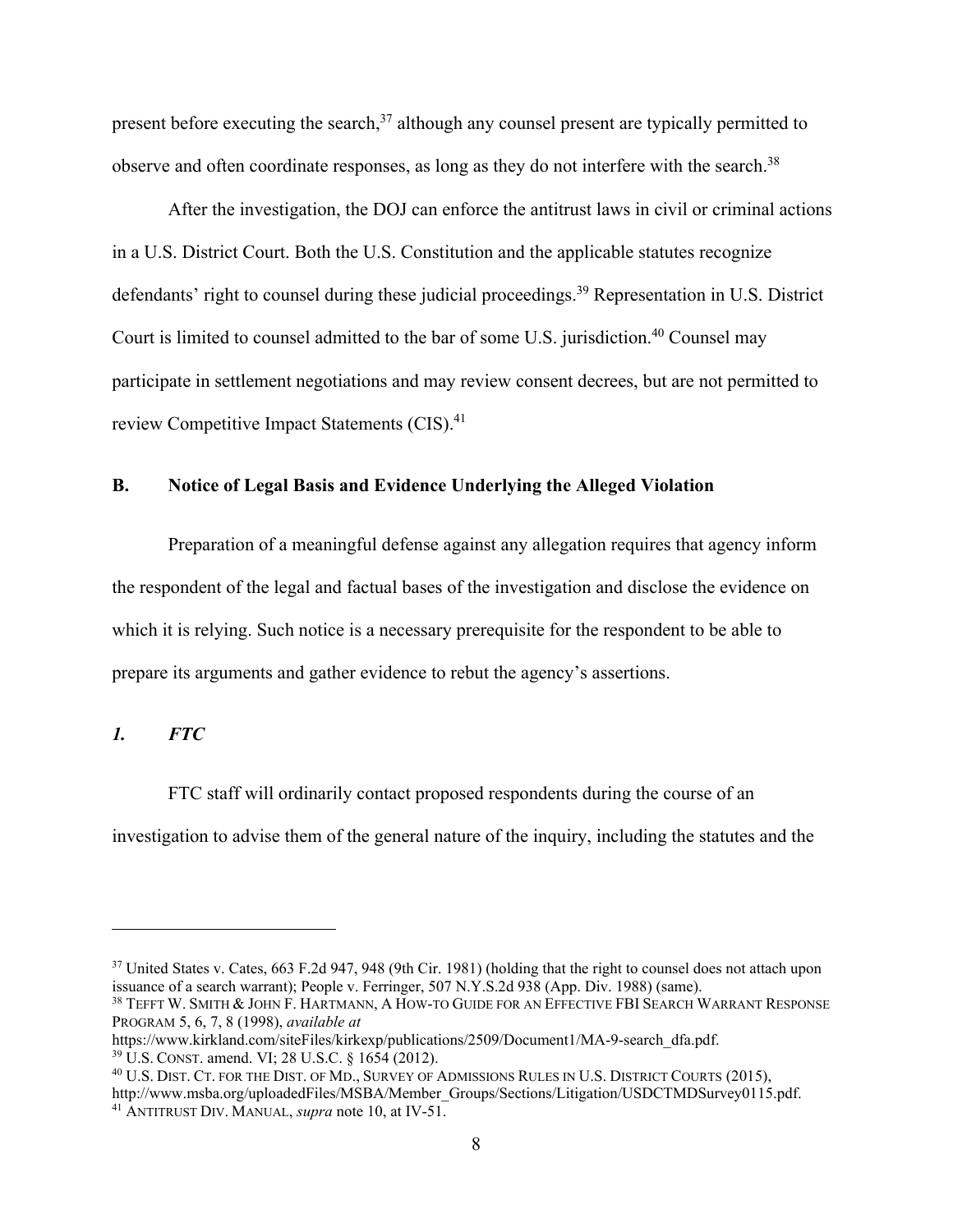alleged violations involved.<sup>42</sup> If no contact was made during the investigation and if a recommendation for complaint is contemplated, staff should contact the proposed respondents at the conclusion of the investigation and inform them that a recommendation for complaint is being forwarded to the FTC Commissioners unless notification must be avoided to ensure preservation of evidence or other circumstances militate against contact.<sup>43</sup>

 As noted earlier, staff rely primarily on voluntary requests for information during the initial stages of any investigation.<sup>44</sup> If compulsory process is necessary, staff must submit a memorandum to the Commission describing with specificity the legal theory of the investigation, the facts known, the information needed, the reasons why the information is relevant to the inquiry, and the cost and burden that production would impose on target companies.<sup>45</sup> The FTC's rules require that every party subject to compulsory process "be advised of the purpose and scope of the investigation, the nature of the acts or practices under investigation, and the applicable provisions of law."46 Respondents may submit a petition to quash any FTC compulsory measure if they believe the request is unduly burdensome or seeks irrelevant information, in which case the agency must defend the basis for its actions.<sup>47</sup>

 If the FTC decides to pursue formal charges in court, notice of the legal and factual basis of the charges and evidence are governed by the U.S. Constitution, federal statutes, and the Federal Rules of Civil Procedure. In particular, the Rules require that the complaint provide a short and plain statement of the claim<sup>48</sup> and that the factual contentions have evidentiary

<sup>&</sup>lt;sup>42</sup> 16 C.F.R. § 2.6 (2018); FTC OPERATING MANUAL, *supra* note 10, § 3.3.6.1, at 19.<br><sup>43</sup> FTC OPERATING MANUAL, *supra* note 10, § 3.3.6.1, at 19, § 4.14.2, at 9.<br><sup>44</sup> *See supra* note 10 and accompanying text.<br><sup>45</sup> FTC

<sup>48</sup> FED. R. CIV. P. 8(a)(2).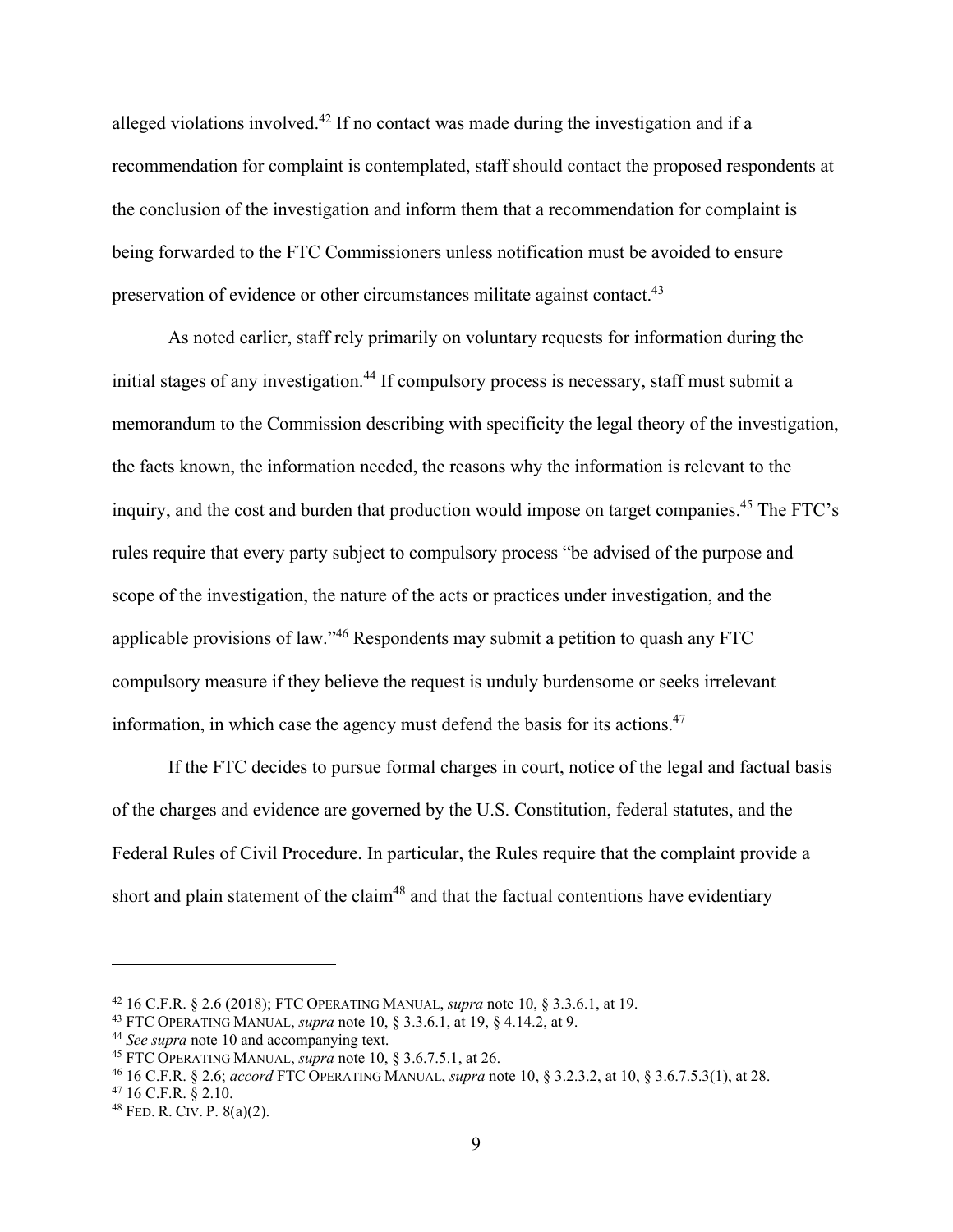support.<sup>49</sup> The Rules also provide for extensive discovery, including compulsory disclosure of "of all documents, electronically stored information, and tangible things that the disclosing party has in its possession, custody, or control and may use to support its claims or defenses," the identity of any expert witnesses along with their written reports, the names and addresses of any witnesses expected to be called, and each document or exhibit expected to be introduced into evidence.<sup>50</sup> Any proposed settlements must be accompanied by a complaint, decision and order, and an analysis of the proposed consent order to aid public comment.<sup>51</sup>

 When the FTC initiates an administrative adjudication, the complaint must include a "recital of the legal authority and jurisdiction for institution of the proceeding, with specific designation of the statutory provisions alleged to have been violated" and a "clear and concise factual statement sufficient to inform each respondent with reasonable definiteness of the type of acts or practices alleged to be in violation of the law."52 After the respondent has filed its answer, regulations require that the Administrative Law Judge (ALJ) hearing the matter convene a scheduling conference, where counsel for the parties must be prepared to address their factual and legal theories.<sup>53</sup> Before the commencement of the evidentiary hearing, the ALJ must convene a final prehearing conference, where both parties must "submit any proposed stipulations as to law, fact, or admissibility of evidence, exchange exhibit and witness lists, and designate testimony to be presented by deposition."<sup>54</sup> Any settlements of administrative

<sup>&</sup>lt;sup>49</sup> FED. R. CIV. P. 11(b)(2).<br><sup>50</sup> FED. R. CIV. P. 26(a)(1)(A)(ii), (2), (3)<br><sup>51</sup> 16 C.F.R. § 2.34(c) (2018).

 $52$  16 C.F.R. § 3.11(b)(1) and (2).

 $53$  16 C.F.R. § 3.21(b)(1).

 $54$  16 C.F.R. § 3.21(e).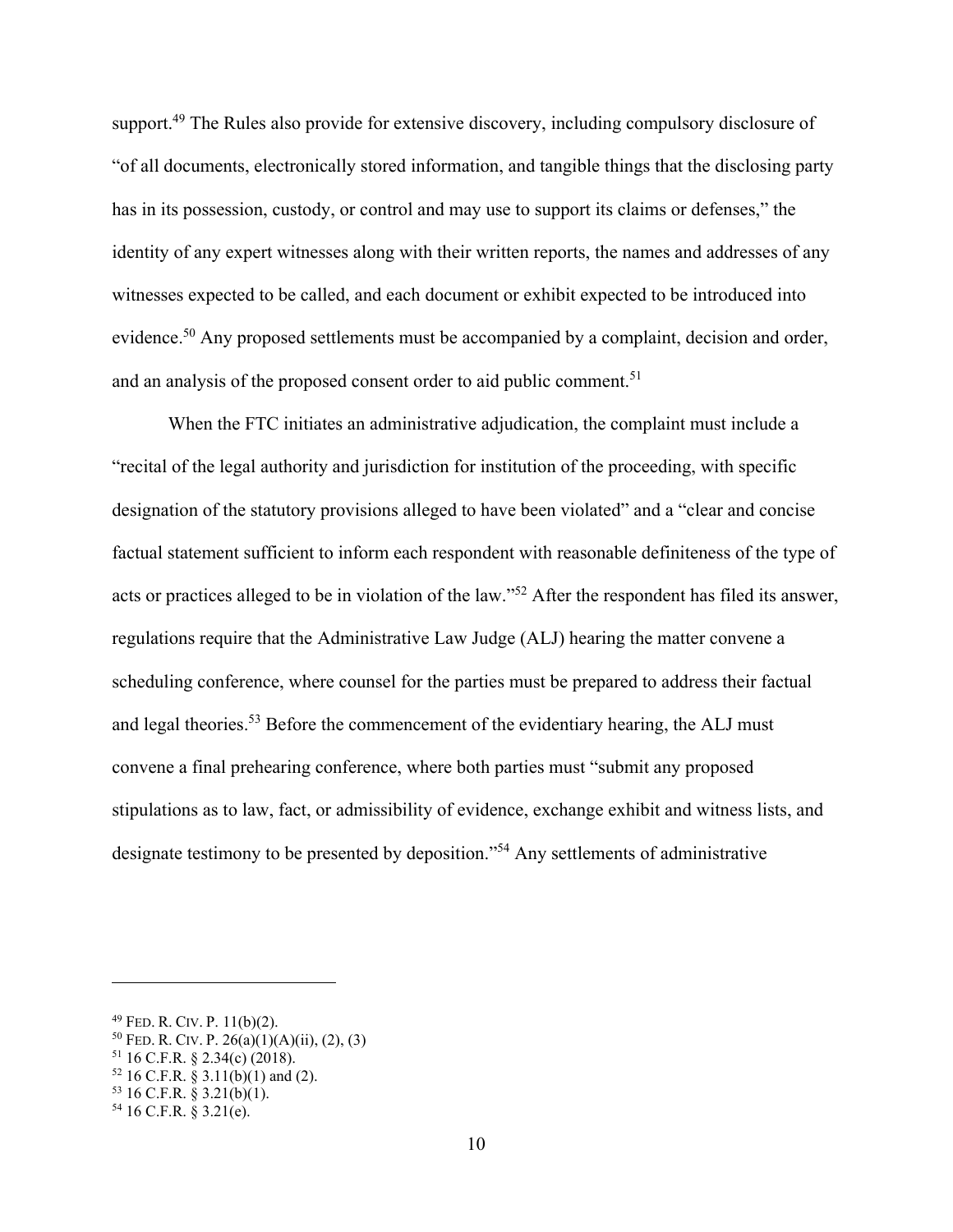enforcement actions must be subject to the same disclosure and public comment process described above.<sup>55</sup>

#### *2. DOJ*

 In civil cases, the DOJ is subject to disclosure obligations that are similar to those imposed on the FTC. The DOJ faces even stricter requirements in criminal cases. Staff attorneys wishing to proceed with formal investigations must draft preliminary investigation memoranda, which must include a description of the allegedly illegal practices, the evidence supporting the potential antitrust violation, and any contrary evidence.<sup>56</sup> Staff should also draft an investigation plan laying out candidate theories of competitive harm, any evidence that would support each theory, and the sources from which such evidence could be obtained.<sup>57</sup> These documents, however, are only for internal use. Staff typically communicate with the proposed respondents as the investigation nears its conclusion to inform them of the theories of competitive harm, the nature of the evidence that support them, the agency's economic analysis, and the possible scope of relief.58

 In civil cases, court actions are subject to the same disclosure requirements as the FTC, discussed above.<sup>59</sup> For civil settlements, the government must file a CIS describing the nature and purpose of the proceeding, the practices giving rise to the alleged violation, the proposed final judgment, the remedies available to potential private litigants, the procedures available for modification of the judgment, and the alternatives considered by the agency.<sup>60</sup> The proposed

<sup>&</sup>lt;sup>55</sup> See supra note 51 and accompanying text.<br><sup>56</sup> ANTITRUST DIV. MANUAL, *supra* note 10, at III-8.<br><sup>57</sup> Id. at III-13.<br><sup>58</sup> Id. at III-111.<br><sup>59</sup> See supra notes 48-50 and accompanying text.<br><sup>60</sup> 15 U.S.C. § 16(b) (2012)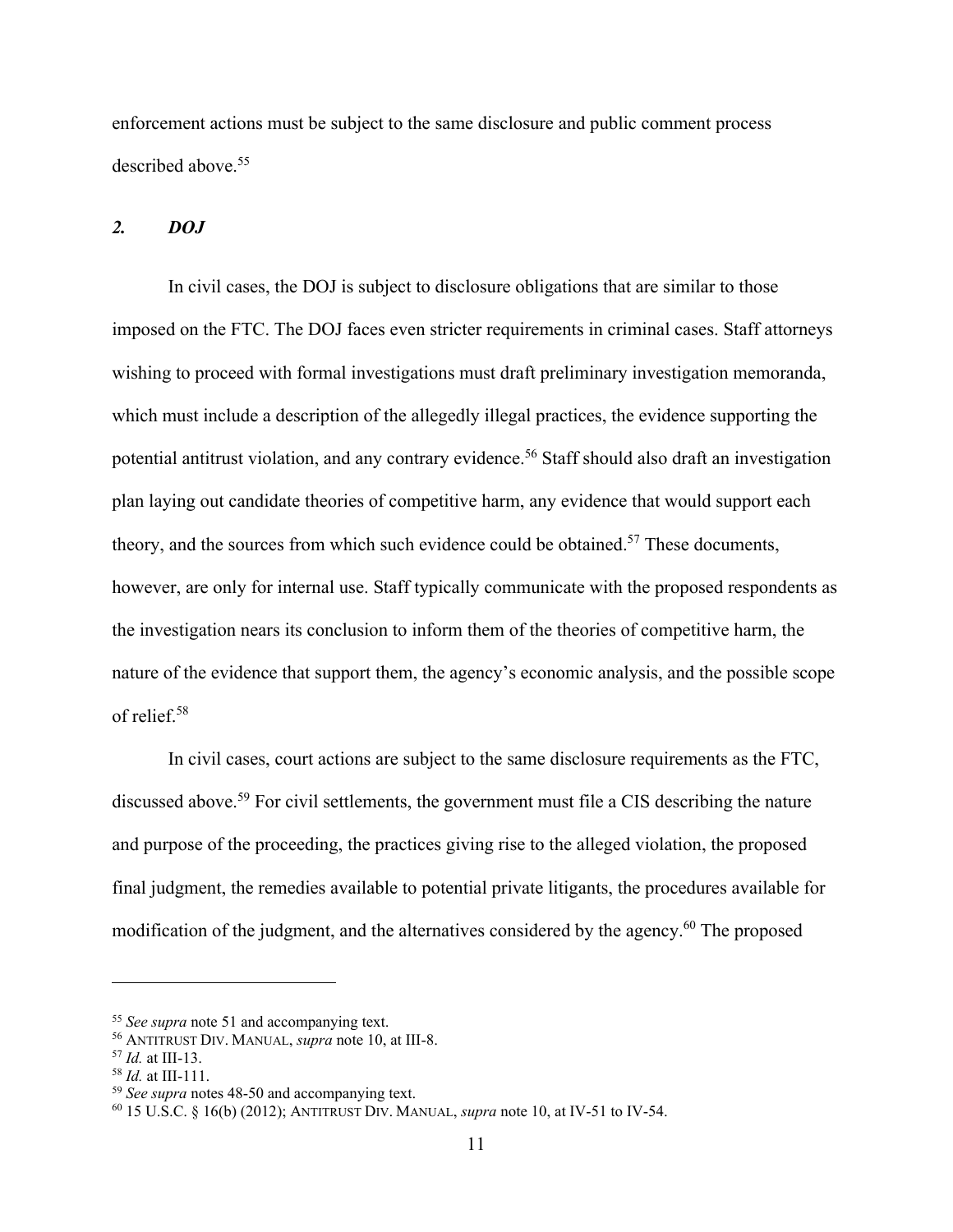judgment and CIS are published in the *Federal Register*, and summaries are published in local newspapers.<sup>61</sup>

 In criminal cases, the indictment issued by the grand jury provides notice of the charges and the evidence on which the case is based. The Federal Rules of Criminal Procedure and U.S. Supreme Court decisions obligate the government to disclose any evidence favorable to an accused that is material to guilt or punishment<sup>62</sup> as well as any evidence tending to impeach any potential witnesses.63 Moreover, the defendant has the right to inspect the government's case file.64 In addition, the *Antitrust Division Manual* (by reference to the U.S. Attorneys' Manual) requires disclosure of exculpatory and impeachment information that broader and more comprehensive disclosure than that required by the Supreme Court.<sup>65</sup>

# **C. Engagement Between the Parties and the Investigative Staff**

 Simple notification of the allegations and representation by counsel are not sufficient to guarantee meaningful due process. Rather, the system must provide the parties an opportunity to engage with the agency's investigative staff and decisionmakers. Through that contact, they can react to developments in the agency's investigation and arguments. Because antitrust cases are often particularly complex, the interaction also allows the agency to better understand the industry practices and the market and evaluate the initial allegations in that light.

<sup>&</sup>lt;sup>61</sup> 15 U.S.C. § 16(c); ANTITRUST DIV. MANUAL, *supra* note 10, at IV-54 to IV-55.<br><sup>62</sup> FED. R. CRIM. P. 16, Notes of Advisory Committee on Rules—1974 Amendment; Kyles v. Whitley, 514 U.S. 419, 433 (1995); Brady v. Maryland, 373 U.S. 83 (1963).

<sup>&</sup>lt;sup>63</sup> United States v. Bagley, 473 U.S. 667, 682 (1985); Giglio v. United States, 405 U.S. 150 (1972).<br><sup>64</sup> FED. R. CRIM. P. 16(a)(1).

<sup>&</sup>lt;sup>65</sup> ANTITRUST DIV. MANUAL, *supra* note 10, at IV-72 to IV-73 (citing U.S. DEP'T OF JUSTICE, UNITED STATES ATTORNEYS' MANUAL § 9-5.001 (updated June 2010), *available at* https://www.justice.gov/usam/usam-9-5000 issues-related-trials-and-other-court-proceedings#9-5.001; Christine A. Varney, Memorandum for Antitrust Criminal Division Attorneys on Antitrust Division Criminal Discovery Policy (Mar. 31, 2010), *available at* https://www.justice.gov/sites/default/files/atr/legacy/2015/04/24/313434.pdf..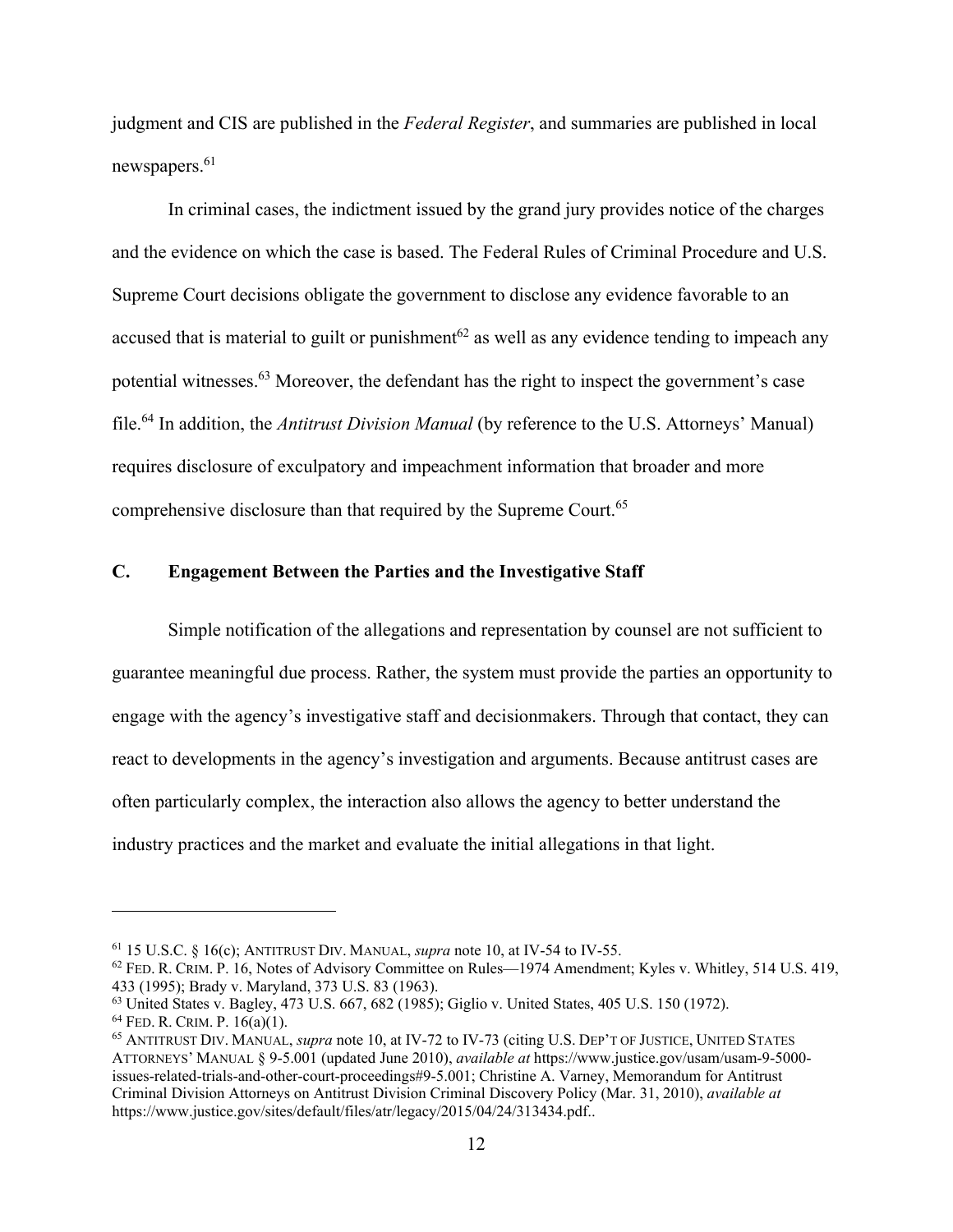# *1. FTC*

The FTC "values open communication with the subjects of [their] investigations."<sup>66</sup> Staff ordinarily contact proposed respondents during the course of an investigation to advise them of the general nature of the inquiry, including the alleged violations and relevant statutes involved.67 If no contact was made during the investigation and if a recommendation for complaint is contemplated, staff should contact the proposed respondents at the conclusion of the investigation, informing them that they will have an opportunity to submit their views in writing to the FTC and may also request meetings with Commissioners.<sup>68</sup> This opportunity for the submission and consideration of facts and arguments is statutorily guaranteed, $69$  but also encouraged by the agency.<sup>70</sup> Subjects of an investigation and their counsel have several opportunities to discuss their positions with staff lawyers, economists, and senior management through frequent status calls, regular in-person meetings, and the opportunity to submit "white papers" on key issues.71

When the FTC uses compulsory measures in its investigation, it "expects all parties to engage in meaningful discussions with staff to prevent confusion or misunderstandings regarding the nature and scope of the information and material being sought, in light of the inherent value

<sup>66</sup> Terrell McSweeny, Comm'r, Fed. Trade Comm'n, Procedural Fairness in Competition Law Enforcement and the FTC Experience, Remarks at King's College, Centre of European Law 7 (Oct. 23, 2015), *available at* https://www.ftc.gov/system/files/documents/public\_statements/836913/mcsweeny\_-\_kings\_college\_remarks\_10-23- 15.pdf.

<sup>&</sup>lt;sup>67</sup> FTC OPERATING MANUAL, *supra* note 10, § 3.3.6.1, at 19.<br><sup>68</sup> *Id.*  $^{69}$  5 U.S.C. § 554(c)(1) (2012).<br><sup>70</sup> McSweeny, *supra* note 66, at 7.

<sup>&</sup>lt;sup>71</sup> Paul O'Brien, Krisztian Katona & Randolph Tritell, *Procedural Fairness in Competition Investigations*, CPI ANTITRUST CHRON., July 2015, at 3, https://www.competitionpolicyinternational.com/file/view/7401.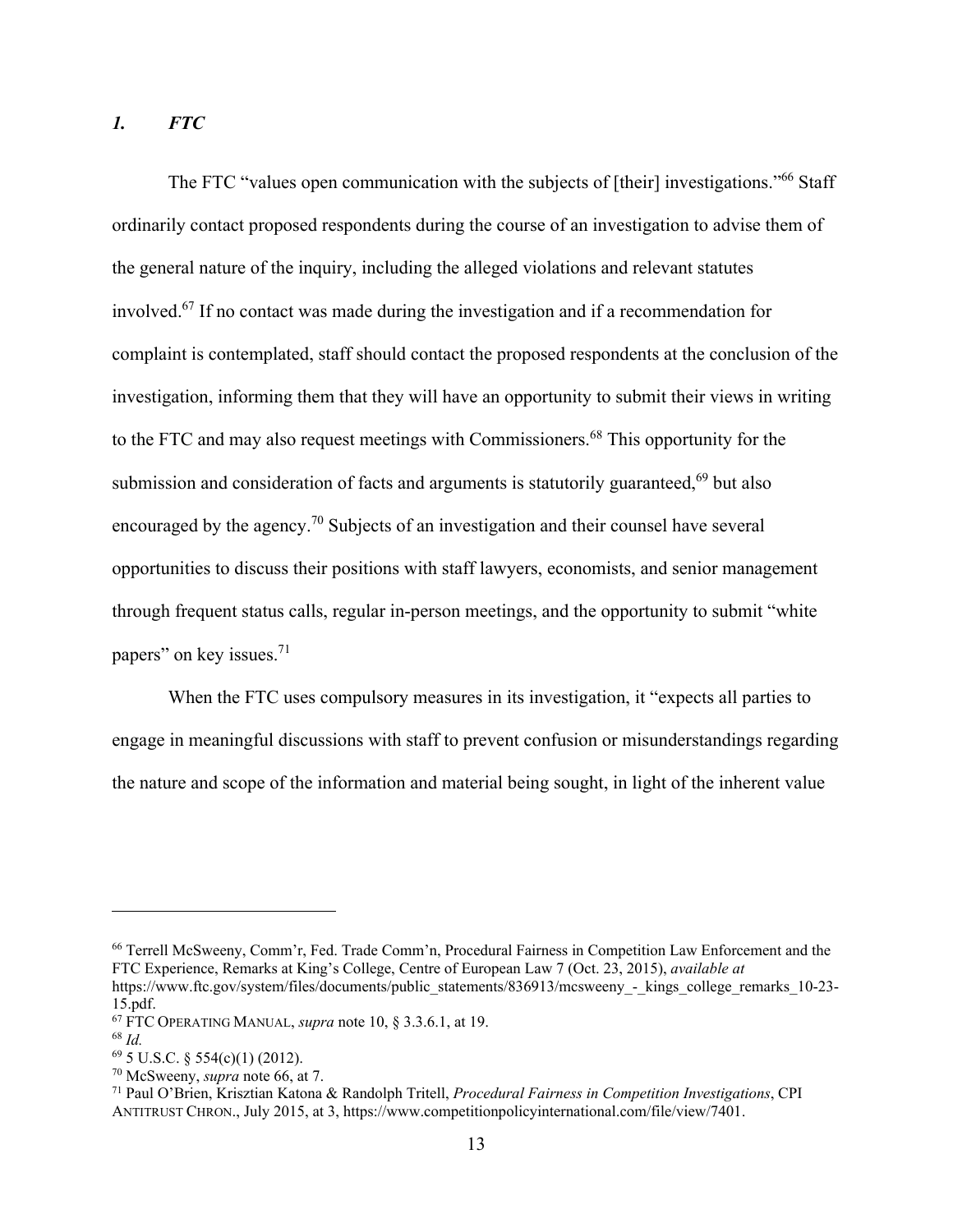of genuinely cooperative discovery."72 For that purpose, there are mandatory meetings with Commission staff to discuss compliance and to address and attempt to resolve all issues.<sup>73</sup>

When the FTC proceeds in court, engagement with the parties is governed by federal statutes and the Federal Rules of Civil Procedure, which provides for multiple opportunities for engagement in status hearings, discovery proceedings, pretrial conferences, settlement negotiations, and trial. In administrative adjudications, staff should inform respondents when the complaint is forwarded.<sup>74</sup> The Administrative Procedure Act requires the FTC to grant every person with an interest the proceeding the opportunity to submit facts, arguments, and offers for settlement or adjustment.<sup>75</sup> The proposed respondent is given the opportunity to submit its views in writing to the Commission and may request meetings with Commissioners.<sup>76</sup> The FTC must give every settling individual and corporation the opportunity to submit a proposed consent decree.<sup>77</sup> In practice, consent decrees are negotiated between parties and staff and are then subject to public comment.<sup>78</sup>

#### *2. DOJ*

 At the DOJ, staff typically relies upon voluntary requests for information from the potential subjects of the investigation, other companies within the industry, customers, trade associations, and other sources during the preliminary stages of an investigation.79 When the DOJ proceeds by issuing a CID, it attaches a cover letter inviting the respondent or its counsel to

 $72$  16 C.F.R. § 2.4 (2018).

 $73$  16 C.F.R. § 2.7(k).

<sup>&</sup>lt;sup>74</sup> FTC OPERATING MANUAL, *supra* note 10, § 3.3.6.1, at 19.<br><sup>75</sup> 5 U.S.C. § 554(c)(1) (2012).<br><sup>76</sup> *Id.* § 3.3.6.1, at 19.

<sup>&</sup>lt;sup>77</sup> 16 C.F.R. § 2.31(a).<br><sup>78</sup> *See supra* note 51 and accompanying text.

<sup>&</sup>lt;sup>79</sup> *See supra* notes 10, 33 and accompanying text.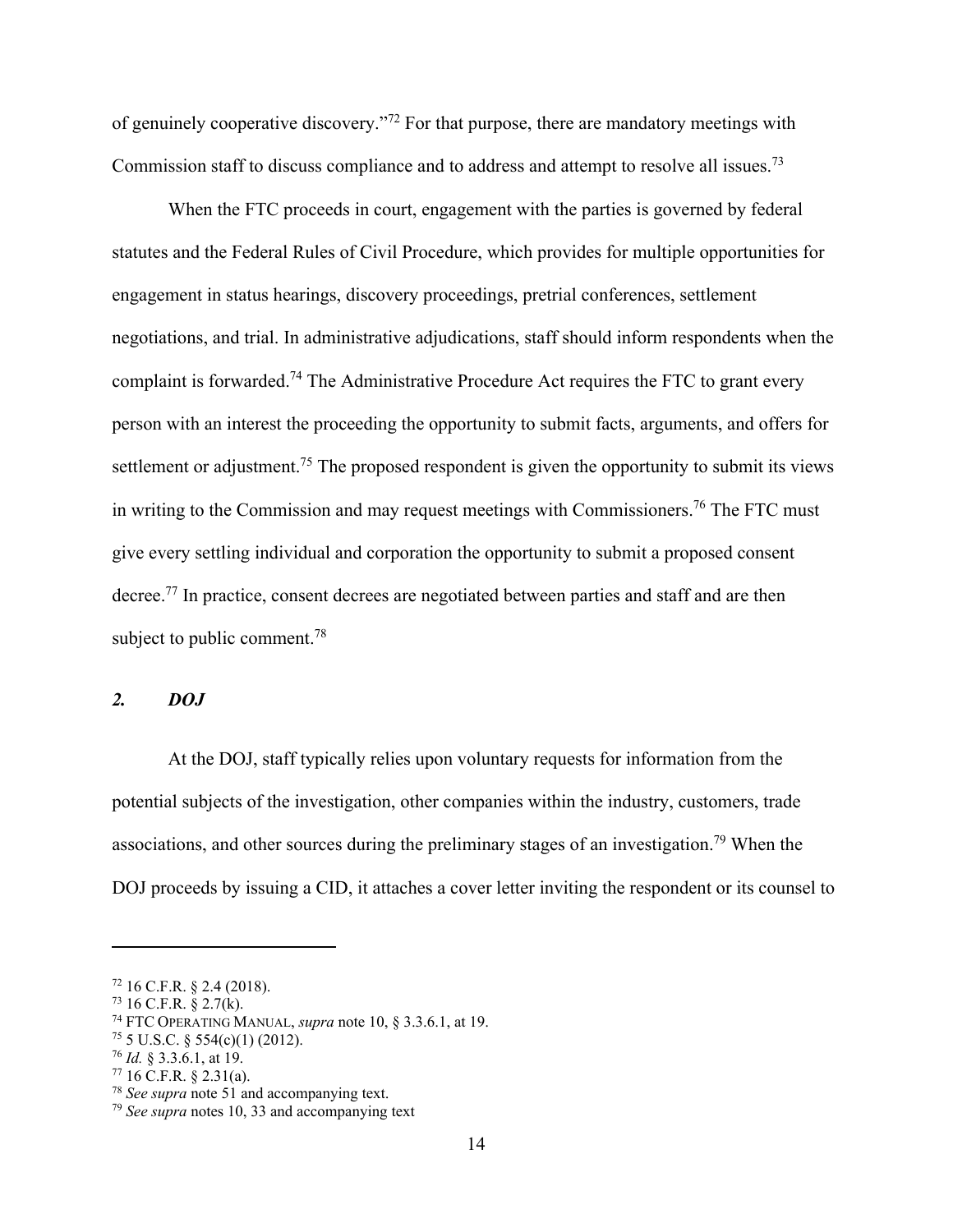telephone the antitrust investigator to attempt to resolve any avoidable problems created by the CID and to discuss a reasonable response time.<sup>80</sup> Respondents may also petition a court to quash a CID, which allows courts to review whether the request is unduly burdensome and whether the information sought is relevant.<sup>81</sup> Courts reviewing the adequacy of the CID disclosure have taken into account correspondence and conversations between the Government and the recipient prior to issuance of the CID.<sup>82</sup>

 As the staff nears the conclusion of its investigation, it should afford respondents the opportunity to meet with staff to present their views of the case.83 Parties who may be sued or recommended for indictment are usually also afforded an opportunity to meet with a senior Antitrust Division official prior to a decision whether or not to file suit or seek an indictment.<sup>84</sup> In criminal cases, the DOJ's manual provides that the staff and chief of the field office afford counsel for the potential defendant the chance to meet.<sup>85</sup> In merger investigations, it is common for potential respondents to request a meeting with the Director of Enforcement and the appropriate Deputy Assistant Attorney General.86

 Should a civil matter proceed to trial, defendants are entitled to the full protections of the Constitution, federal statutes, and the Federal Rules of Civil Procedure. As noted earlier, the DOJ must publish the documents associated with any proposed settlements and the CIS in the *Federal Register*, publish summaries of those documents in local newspapers, and accept public comment

<sup>80</sup> ANTITRUST DIV. MANUAL, *supra* note 10, at III-52. 81 *Id.* at III-77. 82 Material Handling Inst. v. McLaren, 426 F.2d 90, 92 (3d. Cir. 1970).

<sup>83</sup> ANTITRUST DIV. MANUAL, *supra* note 10, at III-111. 84 *Id.*

<sup>85</sup> *Id.* III-119. 86 *Id.* at III-116.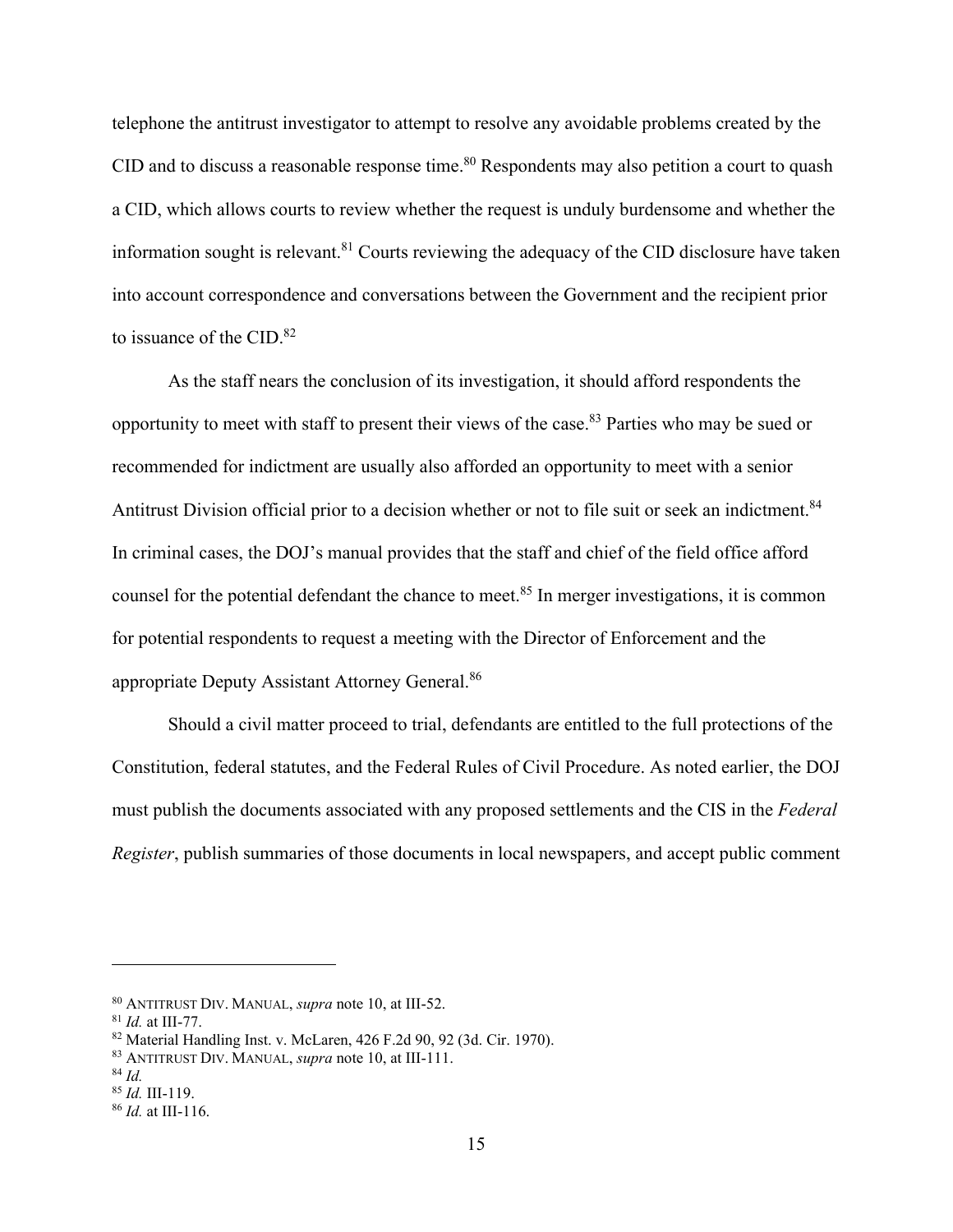on the proposed settlement.87 It must also file a response to those comments with the district court and publish its response in the *Federal Register*. 88

 The process of engagement is different in criminal cases. When the DOJ decides to initiate a grand jury proceeding or execute a search warrant in a criminal case, often no prior engagement with the parties is sought in order to avoid the risk of destruction of evidence.<sup>89</sup> Once a grand jury has been convened, engagement by the defendants is defined by the U.S. Constitution, federal statutes, and the Federal Rules of Criminal Procedure. For example, it is common for respondents who believe that a subpoena is unduly burdensome to negotiate with the government to narrow its scope.<sup>90</sup> In addition, most criminal cases settle with a plea  $bargain<sub>1</sub><sup>91</sup>$  which necessarily requires substantial engagement with the parties. Some defendants may concede its role in the antitrust violation in order to take advantage of the leniency program.92 Defendants are generally afforded a meeting with the Front Office to discuss leniency requests.93

# **D. Internal Checks and Balances and Judicial Review**

 Internal and external checks and balances are a key component of any legal system that strives to provide due process in antitrust proceedings. Even superb procedural protections are unlikely to be meaningful if they cannot be controlled through internal and judicial oversight. Internal checks and balances on decisionmaking within the agency are the first step in such a

<sup>&</sup>lt;sup>87</sup> See supra note 60-61 and accompanying text.<br><sup>88</sup> 15 U.S.C. § 16(d) (2012); ANTITRUST DIV. MANUAL, *supra* note 10, at IV-54.<br><sup>89</sup> ANTITRUST DIV. MANUAL, *supra* note 10, at III-90.<br><sup>90</sup> Id. at III-86 to III-87.<br><sup>91</sup> AGREEMENTS IN THE SETTLEMENT OF ALLEGED CORPORATE CRIMINAL WRONGDOING 29-31 (2015), http://masonlec.org/site/rte\_uploads/files/Full%20Report%20-%20SCJI%20NPA-DPA%2C%20April%202015%281%29.pdf.

<sup>92</sup> ANTITRUST DIV. MANUAL, *supra* note 10, at III-95. 93 *Id.* at III-101.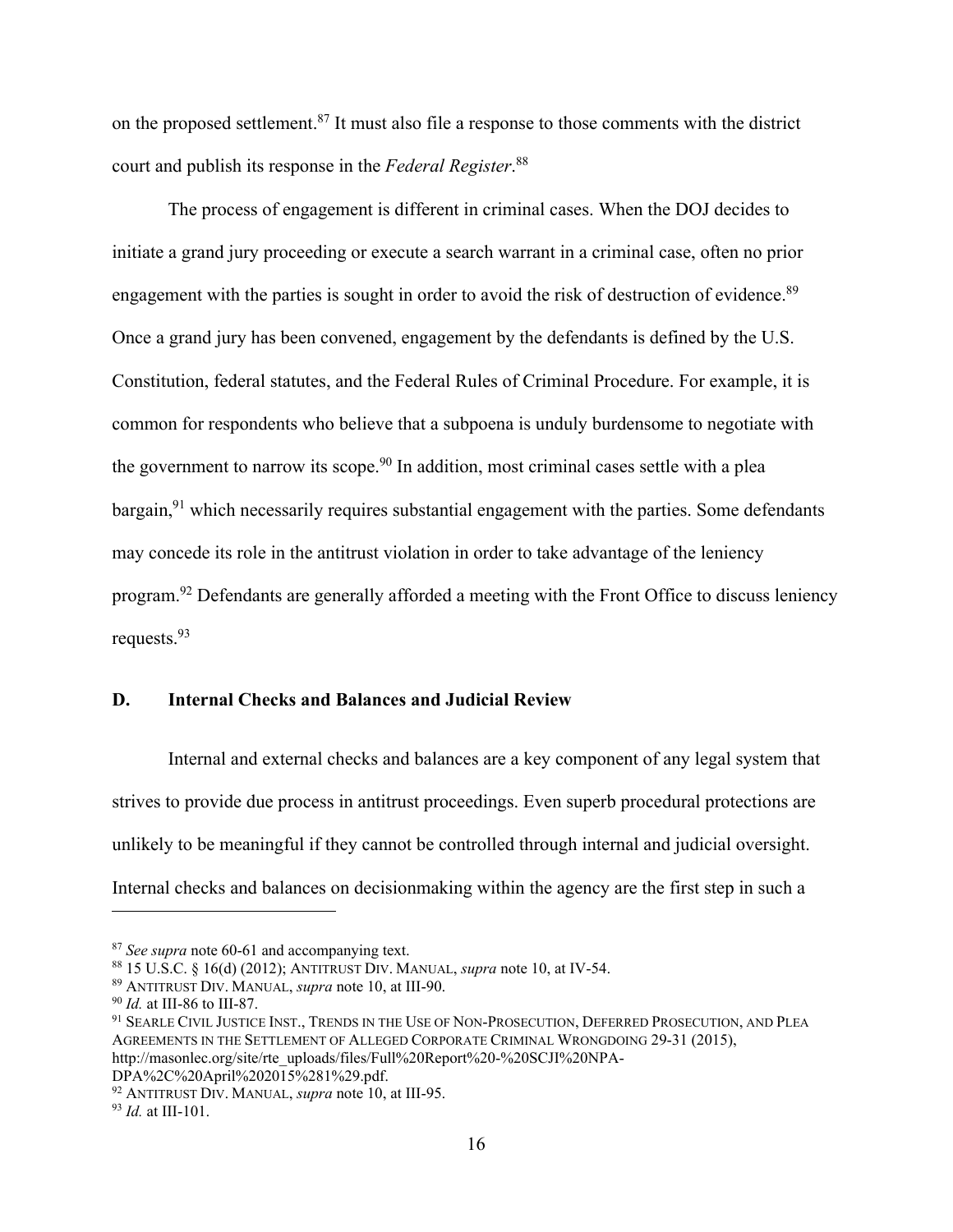review system, but control by an independent judge that is free from any bias must follow this internal review.

#### *1. FTC*

 The FTC *Operating Manual* provides guidance on general FTC practice and foresees numerous internal checks and balances. For example, when staff seeks to initiate an investigation in non-merger civil cases, it must seek approval by the Assistant Bureau Director, who then prepares his recommendation and forwards the request to the Evaluation Office for review by the Evaluation Committee.<sup>94</sup> The Evaluation Committee then reviews the proposal and sends its advisory recommendation to the Bureau Director, who makes the final determination on the initiation of each matter.<sup>95</sup> All enforcement recommendations are also reviewed by the Bureau of Economics<sup>96</sup> and cleared with the Department of Justice.<sup>97</sup>

 When an investigation requires expansion from the initial phase to a full investigation, renewed review by the Evaluation Committee and approval by the Bureau Director is required.<sup>98</sup> If the full investigation requires the adoption of investigative resolutions to issue CIDs or subpoenas, additional approval by the moving Commissioner for the matter is required, and each subpoena or CID must be signed by a Commissioner.<sup>99</sup>

 If staff prepares a memorandum recommending an administrative complaint, this memorandum is sent to the Commission via the appropriate Assistant Director and the Bureau

<sup>&</sup>lt;sup>94</sup> FTC OPERATING MANUAL, *supra* note 10, § 3.2.2.1.3, at 17. For a general description of the review process, see *id.* § 2.5.2.7, at 7. For a description of the Evaluation Committee, see *id.* § 2.5.2.3, at 5-6.<br><sup>95</sup> *Id.* § 2.5.2.7, at 8, § 3.2.2.1.3, at 17<br><sup>96</sup> *Id.* § 2.5.2.8, at 8.<br><sup>97</sup> *Id.* § 3.2.2.1.3, at 9.<br><sup>97</sup> *Id.* § 3.3.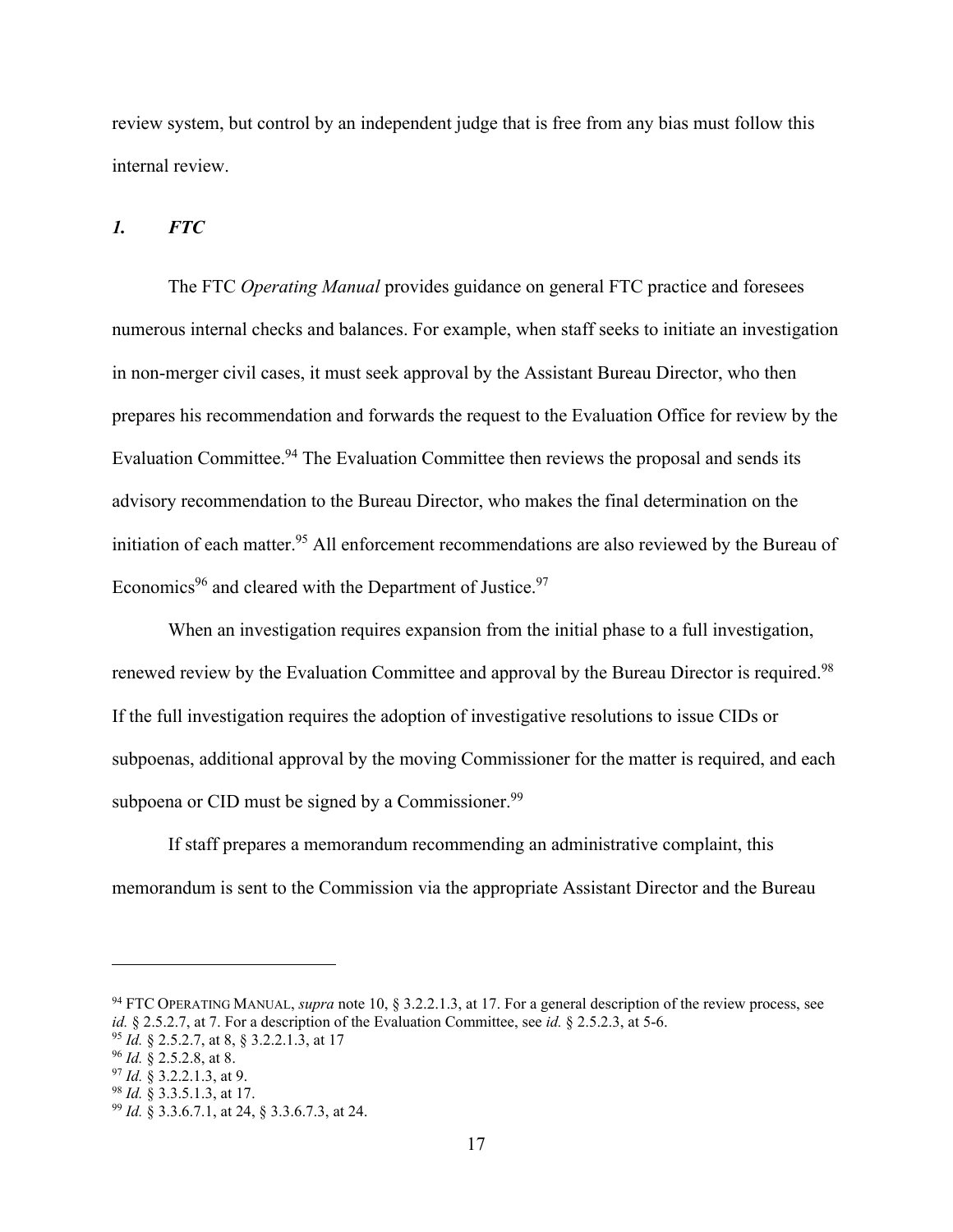Director.<sup>100</sup> In addition, the recommendation for complaint will be sent to the Bureau of Economics for its concurrence or comment.101 Moreover, in its administrative enforcement actions, the FTC strictly separates the adjudicatory decisionmaker from the staff investigating the violation. The initial decision is made by a duly qualified Administrative Law Judge (ALJ), by the Commission, or by one or more members of the Commission sitting as an ALJ.<sup>102</sup> ALJs are selected through a competitive examination.<sup>103</sup> They are also are not subject to supervision or evaluation by anyone in the agency.<sup>104</sup> Their compensation and advancement is decided by the Office of Personnel Management, an agency outside the FTC,<sup>105</sup> and they can be removed or disciplined only by the Merit Systems Protection Board for good cause.<sup>106</sup> Communication between the ALJ and investigative or prosecuting staff and outside third parties are forbidden unless it is made on the public record.<sup>107</sup> These protections are intended to ensure ALJs are as impartial as possible.

 The ALJ's decision shall show on the record "each finding, conclusion, or exception presented" and shall include a statement of "findings and conclusions, and the reasons or basis therefor, on all the material issues of fact, law, or discretion presented on the record."<sup>108</sup> Respondents may appeal ALJ decisions to the full Commission.109 When this occurs, the Commissioners accepts briefs from both the FTC staff and the accused company.110 In the past,

<sup>&</sup>lt;sup>100</sup> *Id.* § 4.14.2, at 9.<br>
<sup>101</sup> *Id.* § 4.14.3, at 9.<br>
<sup>102</sup> 16 C.F.R. §§ 3.42(a), 3.51(a) (2018).<br>
<sup>103</sup> 5 C.F.R. § 930.201(b).<br>
<sup>104</sup> 5 U.S.C. § 4301(2)(D) (2012); 5 C.F.R. § 930.206.<br>
<sup>105</sup> 5 C.F.R. § 930.205.<br>
<sup>106</sup>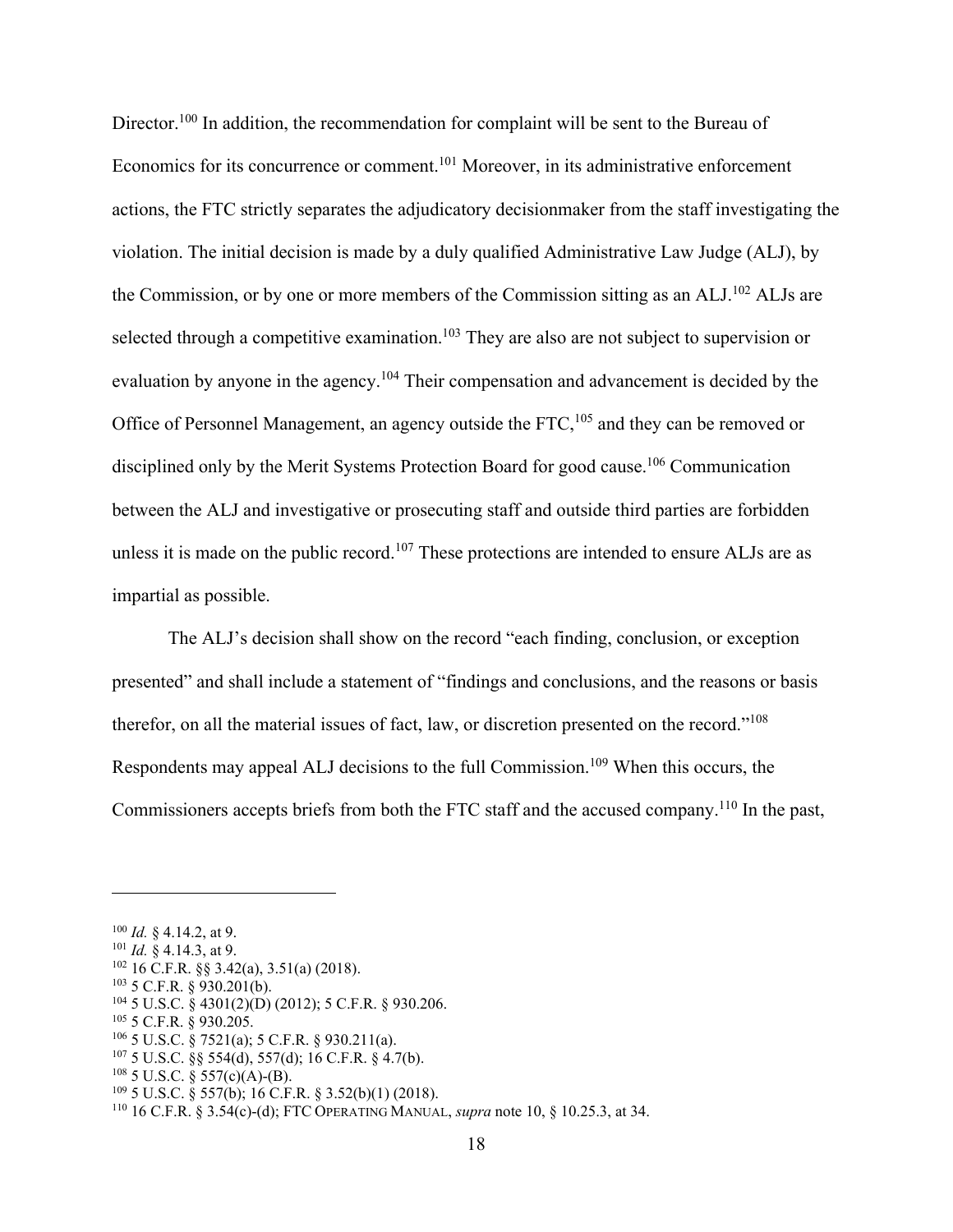some Commissioners who served as the ALJ on a particular investigation have recused themselves from voting on the appeal.<sup>111</sup>

 This fairly strong separation of authority between investigatory and prosecutorial staff from adjudicatory staff guarantees an internal check through institutional design by honoring the principle that no one should be a judge in his or her own cause. The fact that ALJs are rendered independent of the agency to the greatest extent possible is designed to insulate them from identifying with the agency's success.

 In addition, any settlements are subject to external review by the public. Specifically, proposed administrative settlements must be shared with the public, along with an analysis of the proposed consent order to aid public comment prepared by FTC staff.112 The FTC must accept comments from the public and may modify its decision based on those comments.<sup>113</sup>

 After this internal decisionmaking process, administrative adjudications are appealable to the courts under the APA.114 Courts review agency factual findings to ensure they are supported by "substantial evidence."<sup>115</sup> The U.S. Supreme Court has interpreted this provision are requiring more than a scintilla of evidence supporting the agency's conclusion.<sup>116</sup> In addition, courts must base their evaluation of the substantiality of the evidence "on the record considered as a whole."<sup>117</sup> Courts also set aside agency actions that failed to follow legally required

<sup>111</sup> J. Thomas Rosch, Comm'r, Fed. Trade Comm'n, So I Serve as Both a Prosecutor and a Judge, Remarks Before the American Bar Association Annual Meeting 15 (Aug. 5, 2010), *available at*

https://www.ftc.gov/sites/default/files/documents/public\_statements/so-i-serve-both-prosecutor-and-judge-whatsbig-deal/100805abaspeech.pdf.<br><sup>112</sup> See supra notes 51, 78 and accompanying text.

<sup>&</sup>lt;sup>113</sup> 16 C.F.R. § 2.34(d)-(e).<br><sup>114</sup> 5 U.S.C. § 702 (2012).<br><sup>115</sup> 5 U.S.C. § 706(2)(E).<br><sup>115</sup> Consolidated Edison Co. v. Labor Board, 305 U.S. 197, 229 (1938).<br><sup>117</sup> Universal Camera Corp. v. NLRB, 340 U.S. 474, 487-88 (1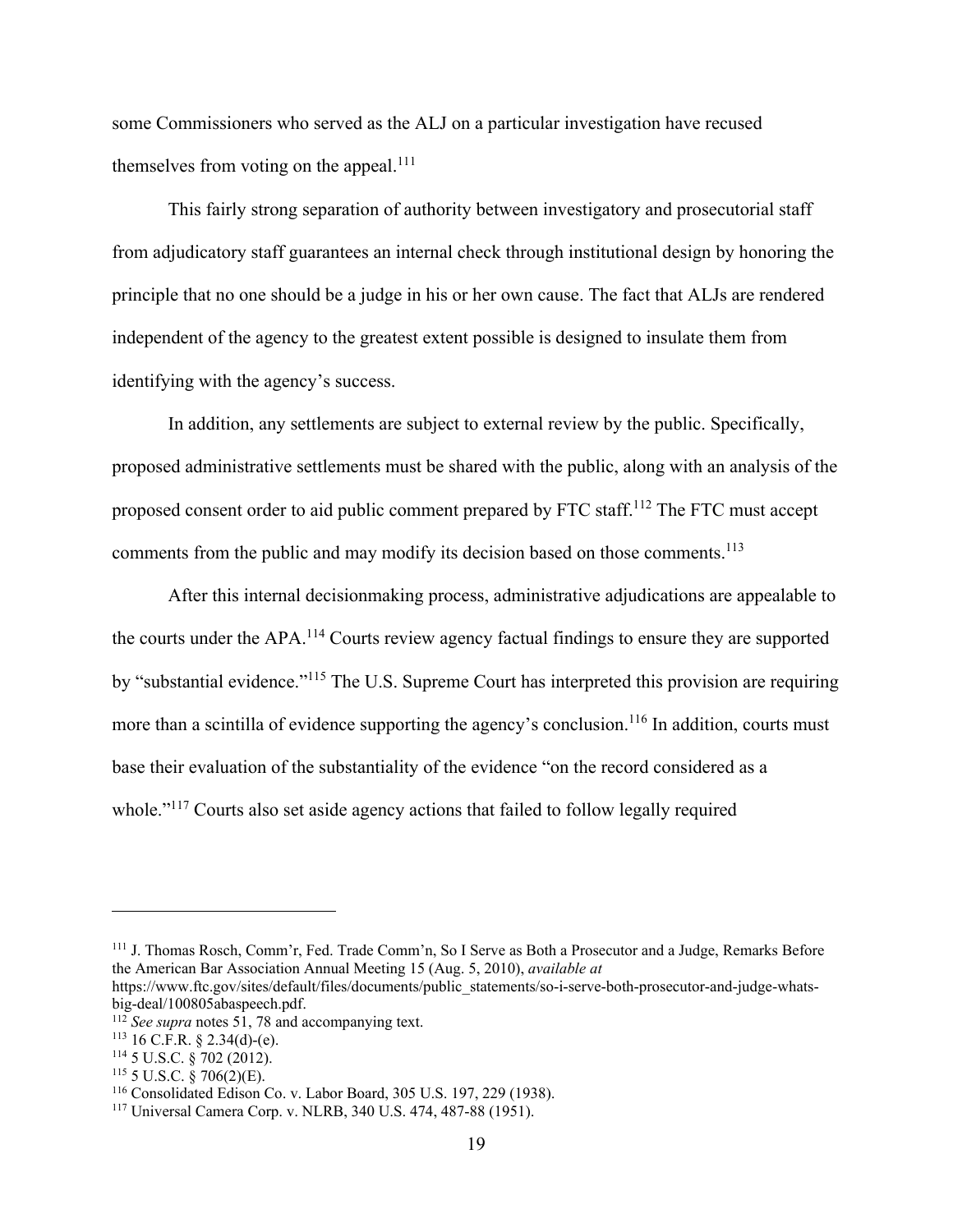procedures.118 For example, a Commissioner must issue a CID pursuant to a Commission resolution, and a staff attorney seeking to initiate an investigation through these measures must therefore seek at least formal approval.<sup>119</sup> A violation of such statutory rules would result in an overturning of the decision.

 In addition to reviewing an agency's factual findings and procedural compliance, the APA requires that courts review agencies' decisionmaking processes to ensure that they are not "arbitrary, capricious, an abuse of discretion, or otherwise not in accordance with law."120 The courts have implemented this statutory mandate by ensuring that the agency has taken a "hard look" at the issue<sup>121</sup> and that the decision making process has permitted all of the issues to be "thoroughly ventilated."122 Under hard look review, agencies may base their decisions on economic models so long as those models are supported by "empirical confirmation of accuracy" or the agency offers "a complete analytical defense of [the] model to respond to each objection with a reasoned presentation."<sup>123</sup> The fact that courts apply a deferential standard of review to an agency's use of an economic model does not relieve the agency from the obligation to "explain[] the assumptions and methodology used in preparing the model<sup>"124</sup> and show "a rational" connection between the factual inputs, modeling assumptions, modeling results and conclusions drawn from these results" as well as "evidence that the agency is conscious of the limits of the model."<sup>125</sup> Courts will reject any economic model that bears "no rational relationship to the

<sup>118 5</sup> U.S.C. § 706(2)(D).<br><sup>119</sup> 15 U.S.C. § 49(1), 16 C.F.R. § 2.7(a) (2018).<br><sup>120</sup> 5 U.S.C. § 706(2)(A) (2012).<br><sup>121</sup> Greater Boston Television Corp. v. FCC, 444 F.2d 841, 852 (D.C. Cir. 1970) (citing WAIT Radio v. FCC, 4 F.2d 1153, 1157 (D.C. Cir. 1969); Pikes Peak Broad. Co. v. FCC, 422 F.2d 671, 682 (D.C. Cir. 1969)).<br><sup>122</sup> Ethyl Corporation v. Environmental Protection Agency, 541 F.2d 1 (D.C. Cir. 1976).

<sup>&</sup>lt;sup>123</sup> See Am. Pub. Gas Ass'n v. FPC, 567 F.2d 1016, 1037, 1039 (D.C. Cir. 1977).<br><sup>124</sup> See Small Refiner Lead Phase-Down Task Force v. EPA, 705 F.2d 506, 535 (D.C. Cir. 1983).<br><sup>125</sup> See Sierra Club v. Costle, 657 F.2d 298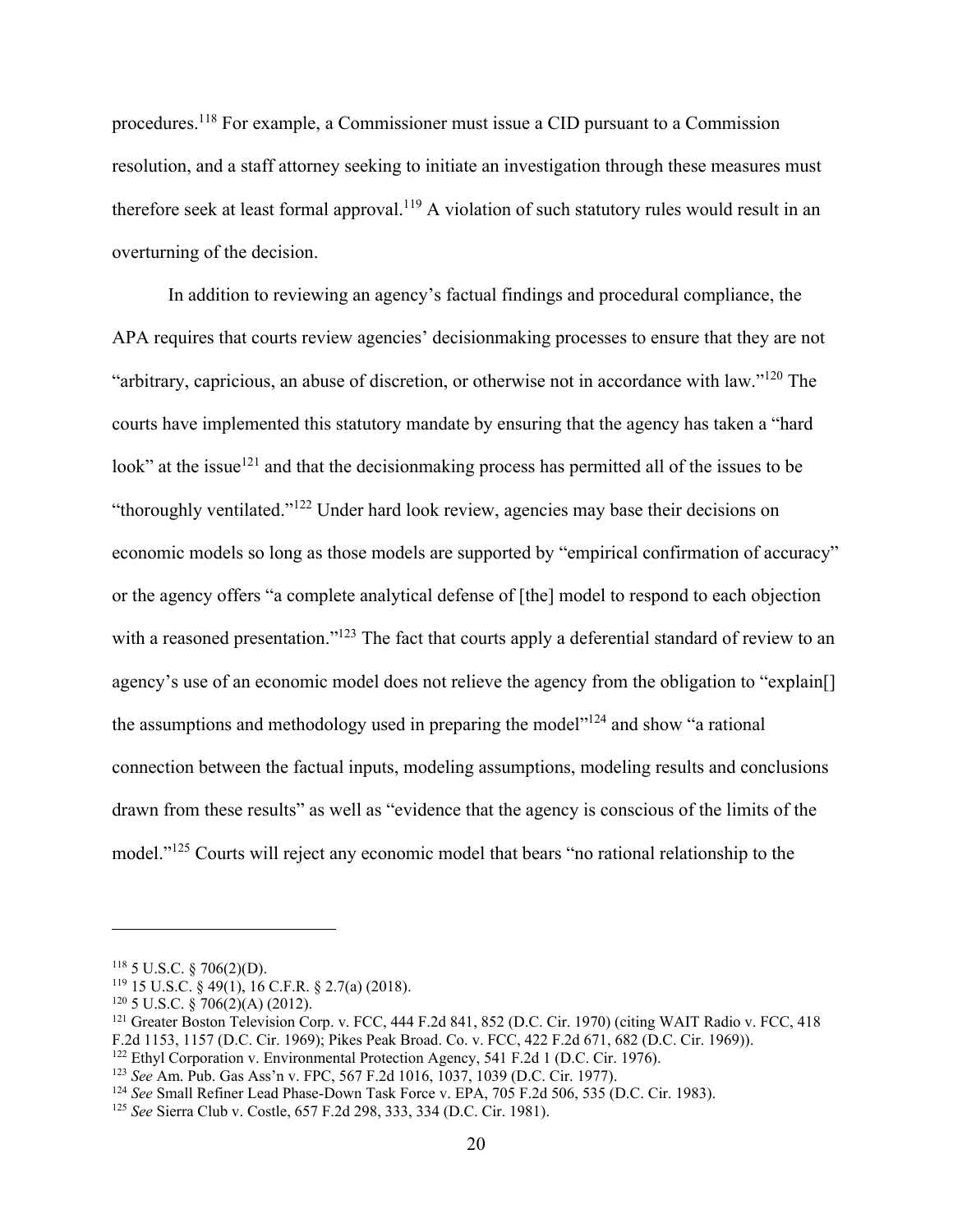reality it purports to represent"<sup>126</sup> or "generate<sup>[s]</sup> apparently arbitrary results particularly where ... the agency has failed to justify its choice."<sup>127</sup>

### *2. DOJ*

 The DOJ's *Antitrust Division Manual* outlines a similar series of internal checks and balances on agency decisionmaking. For example, staff attorneys who believe they have developed a sufficient factual and legal basis to initiate a preliminary investigation must consult with an economist in the EAG and seek approval by the relevant section chief or field office chief.128 The memo recommending the preliminary investigation is cleared with the FTC and circulated to all chiefs and assistant chiefs.129

When a staff member is deciding whether to issue CIDs, issue a second request for information during a merger clearance, or open a grand jury investigation, the *Antitrust Division Manual* advises them to consult with the section or field office chief and the relevant EAG chief to discuss the results of the investigation.<sup>130</sup> Requests for CIDs and second requests must be approved by the relevant section chief<sup>131</sup> and obtain clearance from the FTC.<sup>132</sup> All recommendations for compulsory process must also be processed through the relevant Director of Enforcement and the relevant Deputy Assistant Attorney General, and require the approval of the Assistant Attorney General.<sup>133</sup>

<sup>&</sup>lt;sup>126</sup> See Sierra Club v. EPA, 167 F.3d 658, 662 (D.C. Cir. 1999).<br>
<sup>127</sup> See Appalachian Power Co. v. EPA, 251 F.3d 1026, 1035 (D.C. Cir. 2001).<br>
<sup>128</sup> ANTITRUST DIV. MANUAL, *supra* note 10, at III-8, III-36.<br>
<sup>129</sup> Id. (providing specific guidance on CIDs); *id.* at III-82 (providing specific guidance on opening grand jury investigations).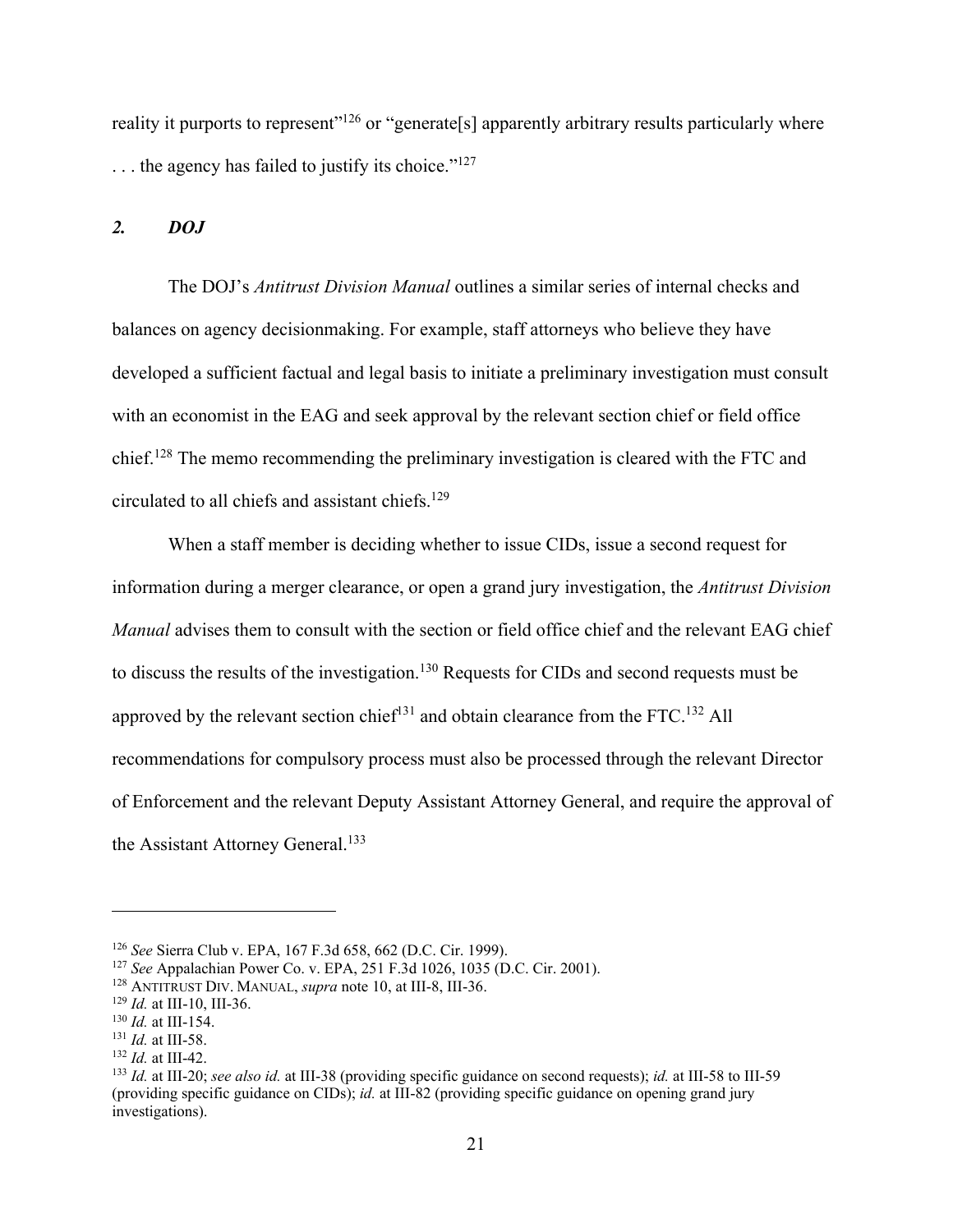Staff that would like to bring an enforcement action in court must confront additional internal checks. For civil actions, staff must notify the assigned Deputy Assistant Attorney General, other Deputy Assistant Attorneys General in charge of litigation, the Director of Enforcement in charge of Litigation, and the Office of Operations.134 For criminal actions, staff must obtain approval of the appropriate section or field office chief, and the Deputy Assistant Attorneys General for Operations and for the Criminal Division, with the final decision resting with the Assistant Attorney General in charge of the Antitrust Division.<sup>135</sup> As noted earlier, the DOJ must also submit any proposed settlements to the court along with a CIS and publish those documents in the *Federal Register* and summaries of those documents in local newspapers.<sup>136</sup> The DOJ must also file responses to those comments with the district court and publish that response in the *Federal Register*. 137

With respect to judicial oversight, unlike the FTC, the DOJ cannot enforce the antitrust laws administratively and must instead bring all of its cases in U.S. District Court. The adjudicatory decisionmaker is therefore a judge who is completely independent of the agency. The facts that the DOJ bears the burden of proof and is subject to the same procedural rules applicable to all judicial proceedings permits courts to oversee much of the DOJ's actions without according any deference to agency decisions. Courts also review proposed settlements to ensure that they are in the public interest.<sup>138</sup> All final judgments issued by District Courts may be appealed to the U.S. Courts of Appeals.<sup>139</sup>

<sup>&</sup>lt;sup>134</sup> *Id.* at III-43, III-44, III-114, III-116.<br><sup>135</sup> *Id.* at III-123 to III-125.<br><sup>136</sup> *See supra* notes 60-61, 87 and accompanying text.<br><sup>137</sup> *See supra* note 88 and accompanying text.<br><sup>138</sup> 15 U.S.C. § 16(e)-(f) (20